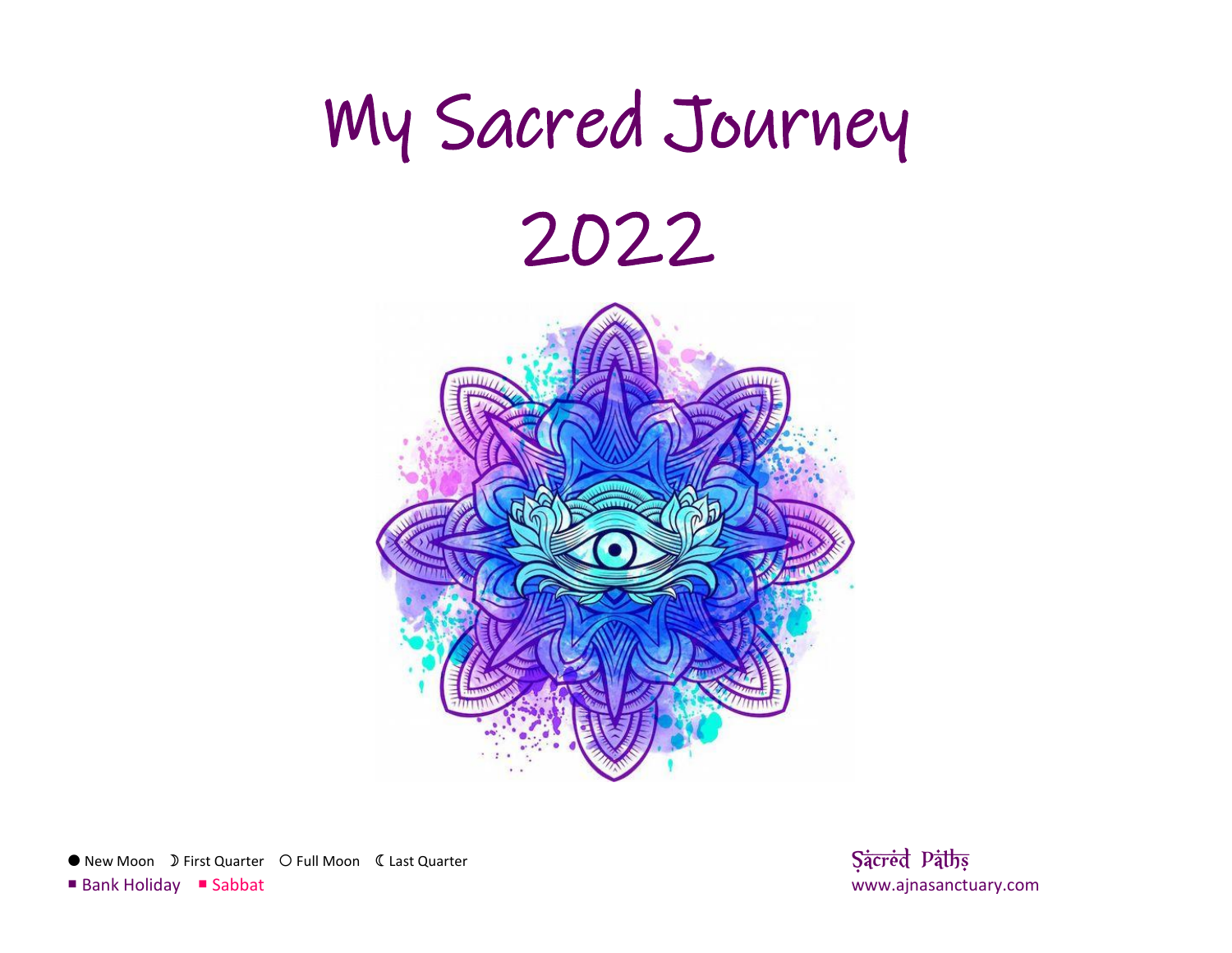| January                                               |               | SUN              | <b>MON</b>       |             | TUE            | WED | <b>THU</b>   | FRI            | SAT               |
|-------------------------------------------------------|---------------|------------------|------------------|-------------|----------------|-----|--------------|----------------|-------------------|
|                                                       |               |                  |                  |             |                |     |              |                | 1                 |
| NOTES:                                                |               |                  |                  |             |                |     |              |                | New Year's<br>Day |
|                                                       |               | $\overline{2}$   | 3                |             | $\overline{4}$ | 5   | 6            | $\overline{f}$ | $\delta$          |
|                                                       | $\mathcal{D}$ | $\boldsymbol{q}$ | 10               |             | 11             | 12  | 13           | 14             | 15                |
|                                                       |               | 16               | $\bigcirc$<br>17 |             | 18             | 19  | 20           | 21             | 22                |
|                                                       |               | 23               | 24               | $\mathbf C$ | 25             | 26  | 27           | 28             | 29                |
| 2022                                                  |               | 30               | 31               |             |                |     |              |                |                   |
| ● New Moon D First Quarter O Full Moon 《 Last Quarter |               |                  |                  |             |                |     | Sacred Paths |                |                   |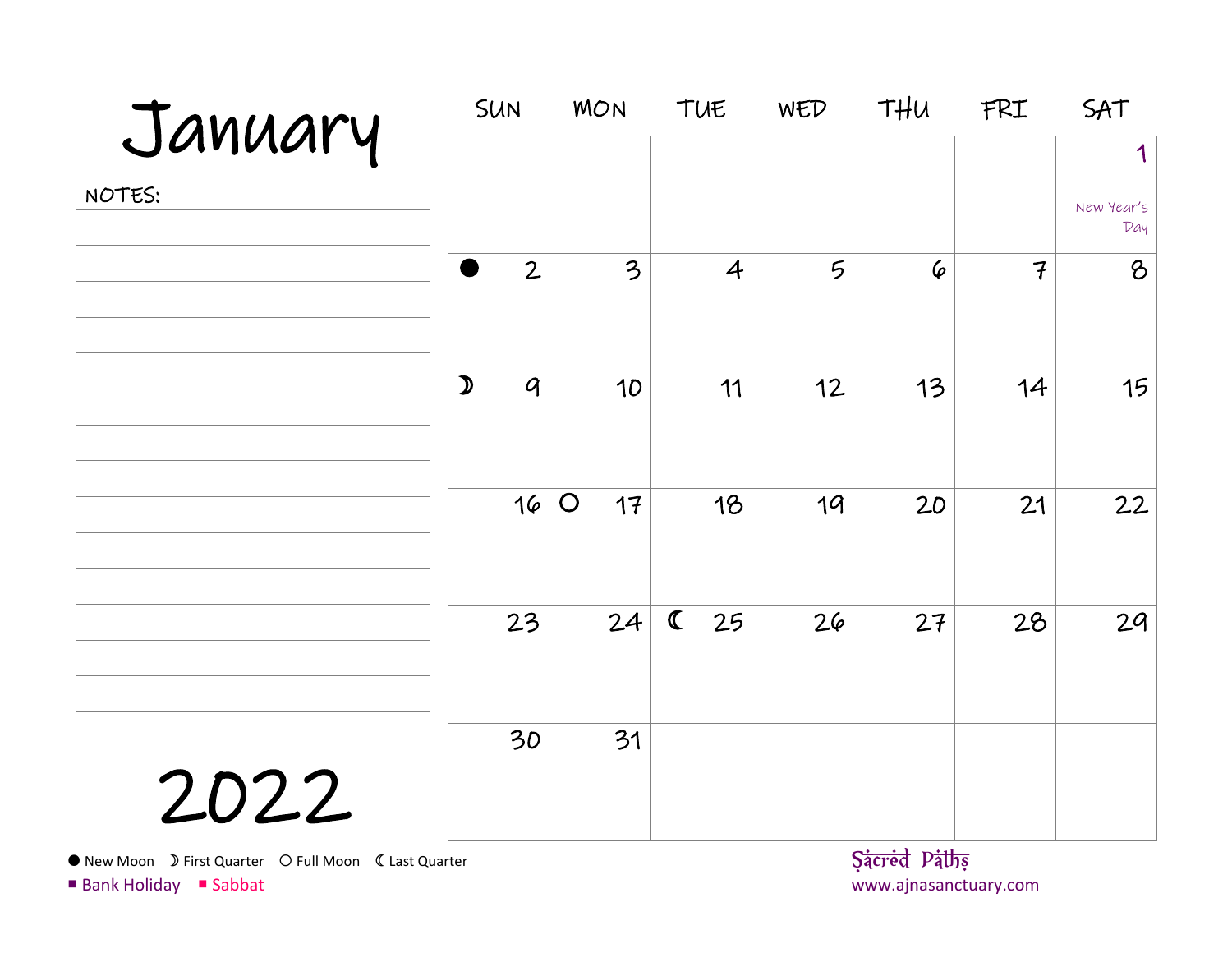# January Focus

 $\blacksquare$ 

 $\blacksquare$ 

 $\blacksquare$ 

 $\blacksquare$ 

 $\blacksquare$ 

 $\blacksquare$ 

 $\blacksquare$ 

 $\blacksquare$ 

Reflection

**Action steps to take towards my goals**

**Preparing for new beginnings**

 $\diamond$  What energy am I coming into the new year with?

 $\diamond$  What was I most enthusiastic about last year?

 $\diamond$  What was my greatest challenge last year?

 $\diamond$  How did I adapt to the challenge?

 $\diamond$  What goals am I setting for myself this year?

● New Moon D First Quarter O Full Moon C Last Quarter **Sacred Paths Sacred Paths**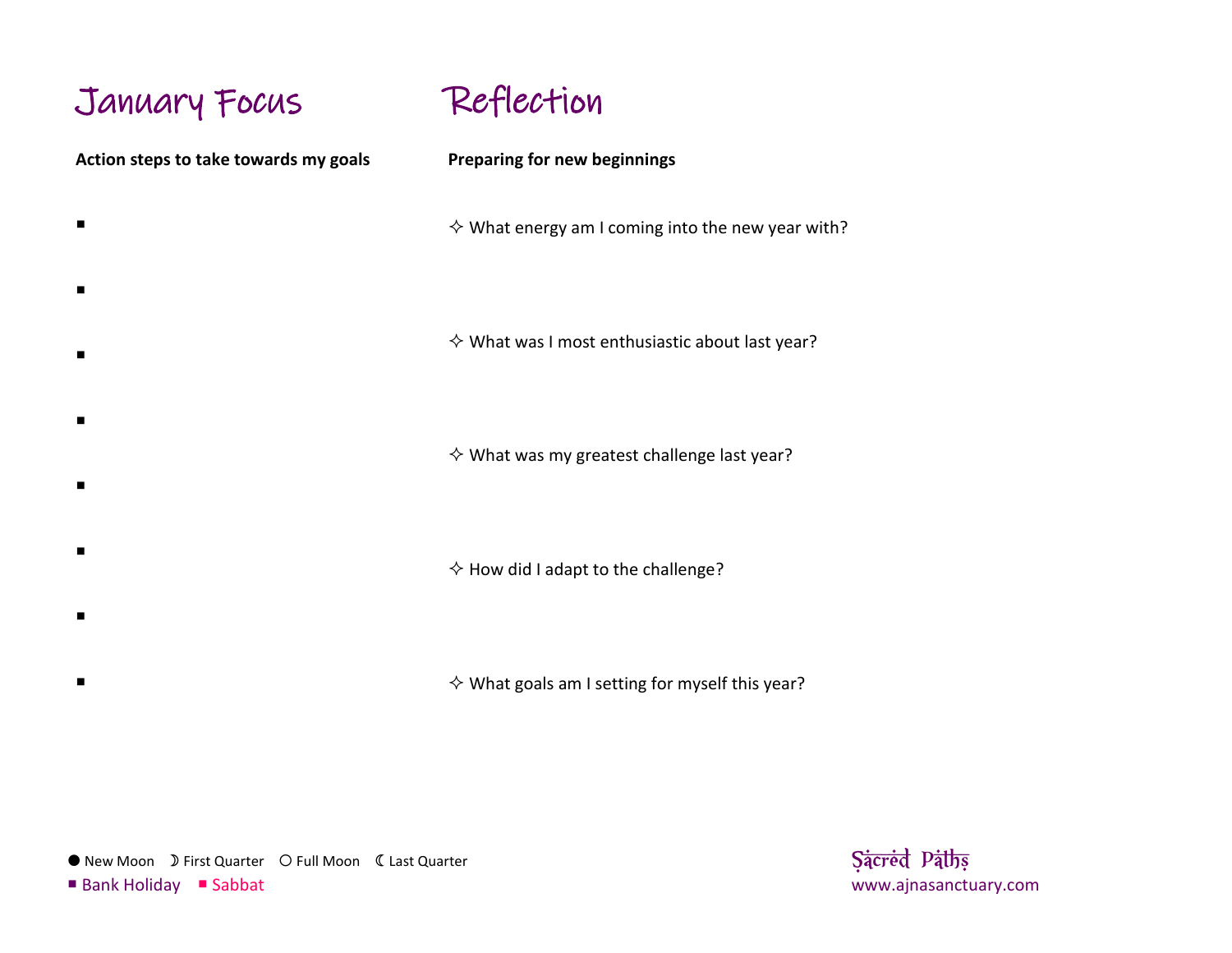| February | SUN       | <b>MON</b>     | TUE                            | WED               | THU | FRI            | SAT             |
|----------|-----------|----------------|--------------------------------|-------------------|-----|----------------|-----------------|
| NOTES:   |           |                | 1                              | $\overline{2}$    | 3   | $\overline{4}$ | $5\overline{)}$ |
|          |           |                |                                | Imbolc            |     |                |                 |
|          | $\varphi$ | $\overline{f}$ | $\mathcal{D}$<br>$\mathcal{B}$ | $\mathcal{G}$     | 10  | 11             | 12              |
|          | 13        | 14             | 15                             | $\bigcirc$<br>16  | 17  | 18             | 19              |
|          | 20        | 21             | 22                             | $\mathbf C$<br>23 | 24  | 25             | 26              |
| 2022     | 27        | 28             |                                |                   |     |                |                 |

New Moon First Quarter Full Moon Last Quarter **Sacred Paths**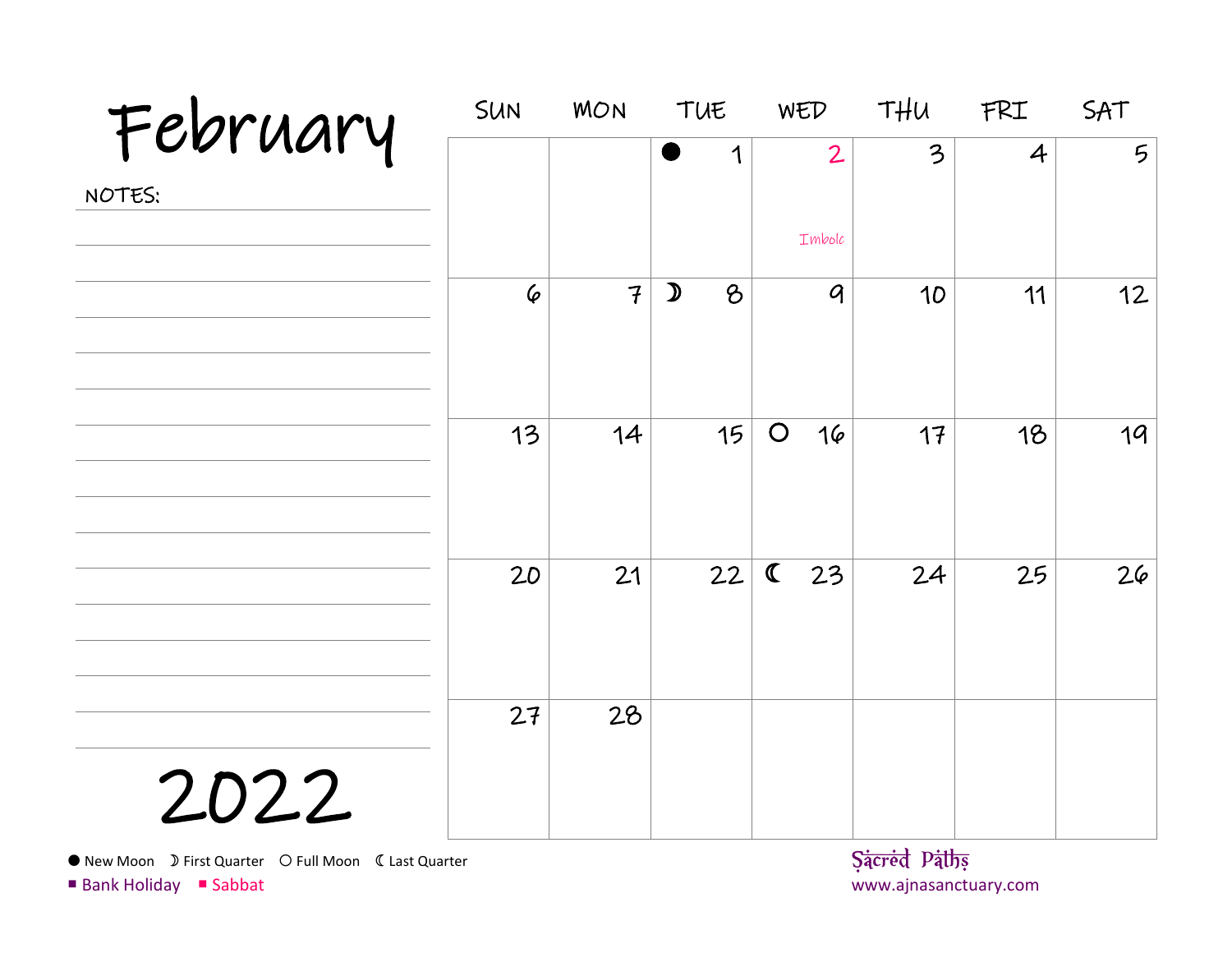# February Focus

 $\blacksquare$ 

 $\blacksquare$ 

 $\blacksquare$ 

 $\blacksquare$ 

 $\blacksquare$ 

 $\blacksquare$ 

 $\blacksquare$ 

 $\blacksquare$ 

Reflection

**Action steps to take towards my goals**

**Awakening and sparking creativity**

 $\diamond$  What boundaries do I need to set to honour myself?

 $\diamond$  What thought patterns are holding me back?

 $\Diamond$  How do I express my creativity?

 $\diamond$  What seeds of change will I plant?

 $\diamond$  What is the one thing that I can implement now into my daily routine?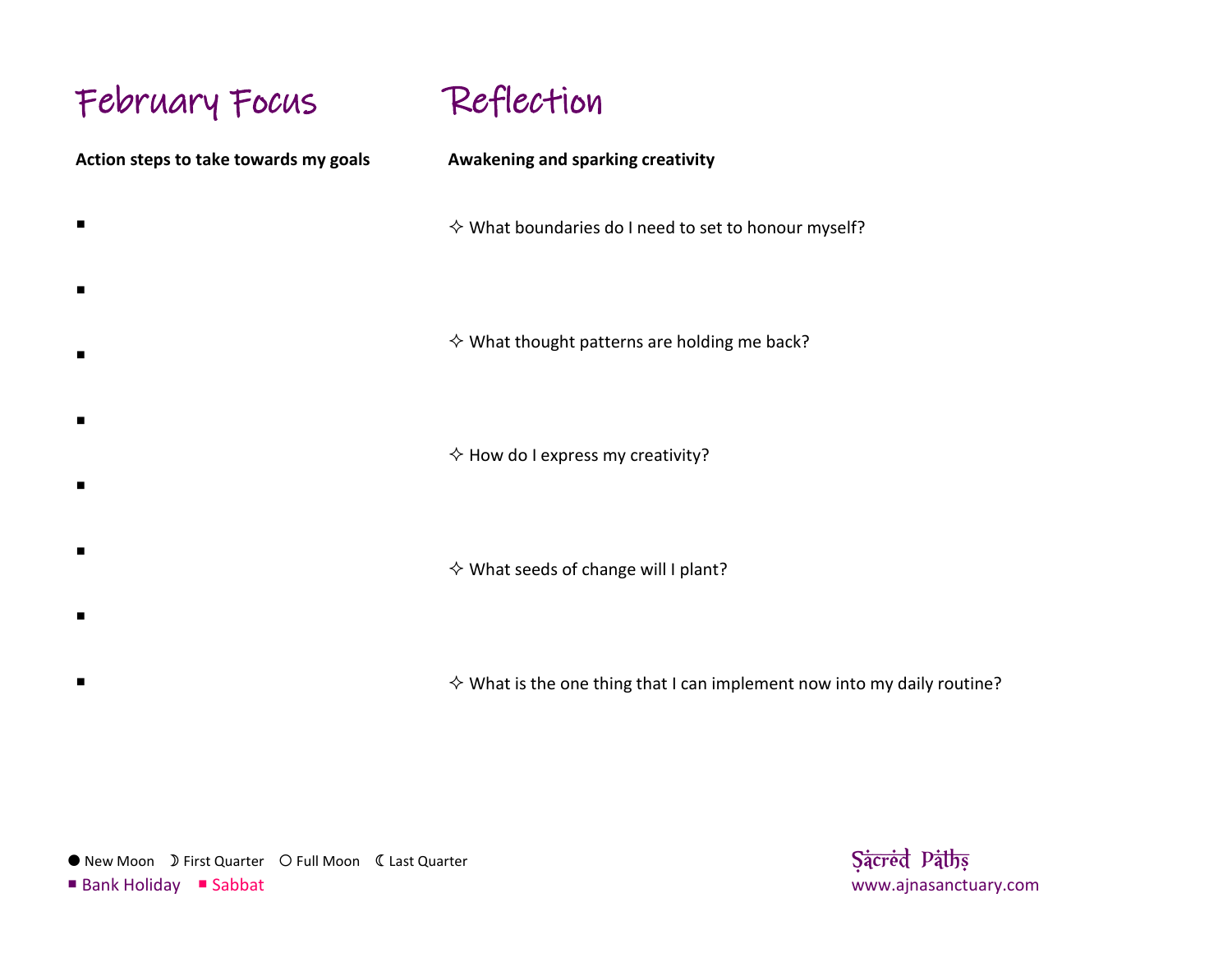| March  | <b>SUN</b>              | <b>MON</b>     | TUE | WED            | THU                 | FRI               | SAT             |
|--------|-------------------------|----------------|-----|----------------|---------------------|-------------------|-----------------|
| NOTES: |                         |                | 1   | $\overline{2}$ | 3                   | $\overline{4}$    | $5\overline{)}$ |
|        | $\varphi$               | $\overline{f}$ | 8   | $\mathcal{G}$  | $\mathcal{D}$<br>10 | 11                | 12              |
|        | 13                      | 14             | 15  | 16             | 17                  | $\bigcirc$<br>18  | 19              |
|        | 20<br>Spring<br>Equinox | 21             | 22  | 23             | 24                  | $\mathbf C$<br>25 | 26              |
| 2022   | 27                      | 28             | 29  | 30             | 31                  |                   |                 |

• New Moon D First Quarter O Full Moon C Last Quarter **Sacred Paths Sacred Paths**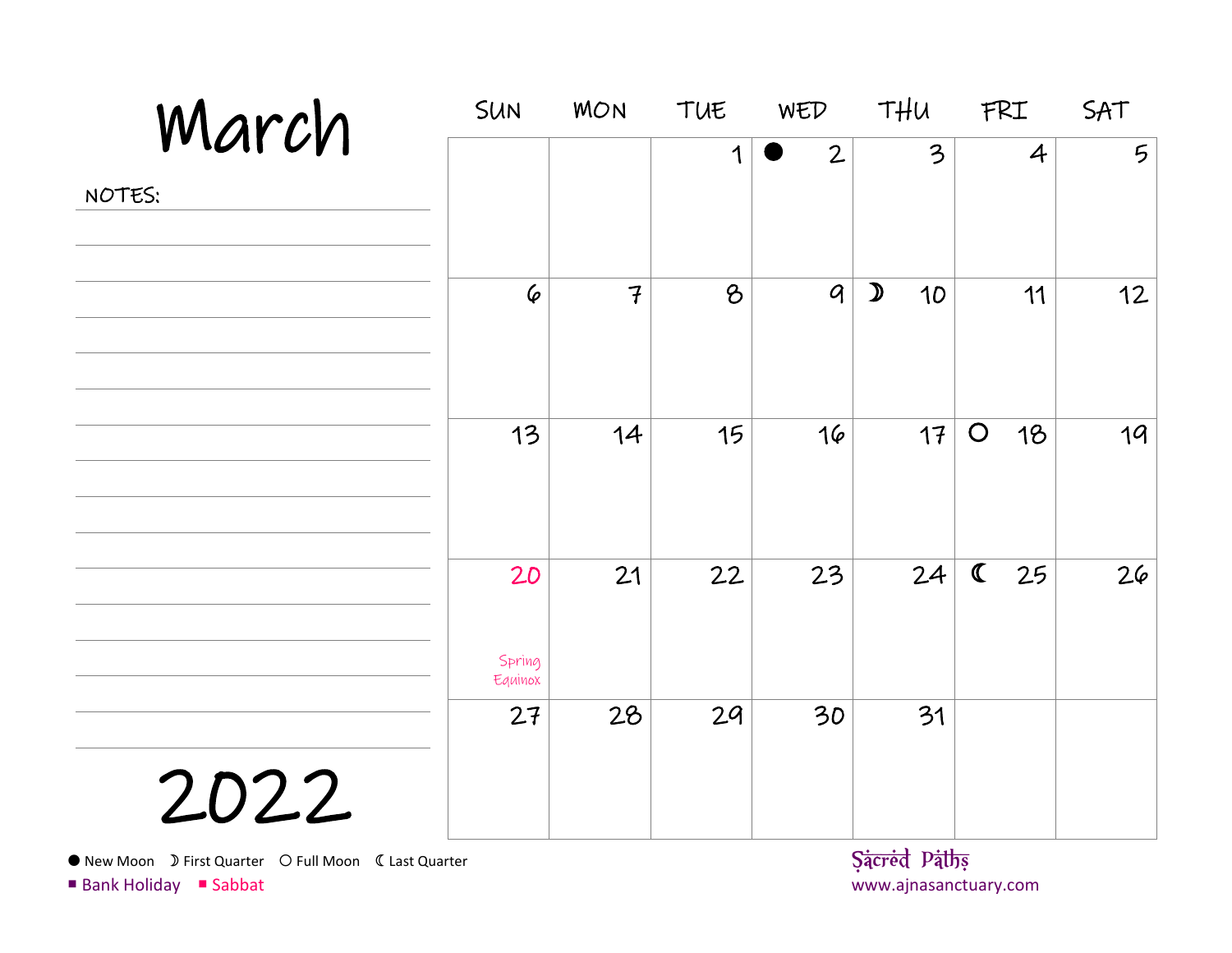### March Focus

 $\blacksquare$ 

 $\blacksquare$ 

 $\blacksquare$ 

 $\blacksquare$ 

 $\blacksquare$ 

 $\blacksquare$ 

 $\blacksquare$ 

 $\blacksquare$ 



**Action steps to take towards my goals**

**Nurturing my true potential**

 $\diamond$  What are my best attributes?

 $\diamond$  What am I most passionate about?

 $\Leftrightarrow$  Am I pursuing my dreams?

 $\diamond$  What do I need to embrace?

 $\diamond$  What does my present and future look like?

● New Moon D First Quarter O Full Moon C Last Quarter **Sacred Paths Sacred Paths**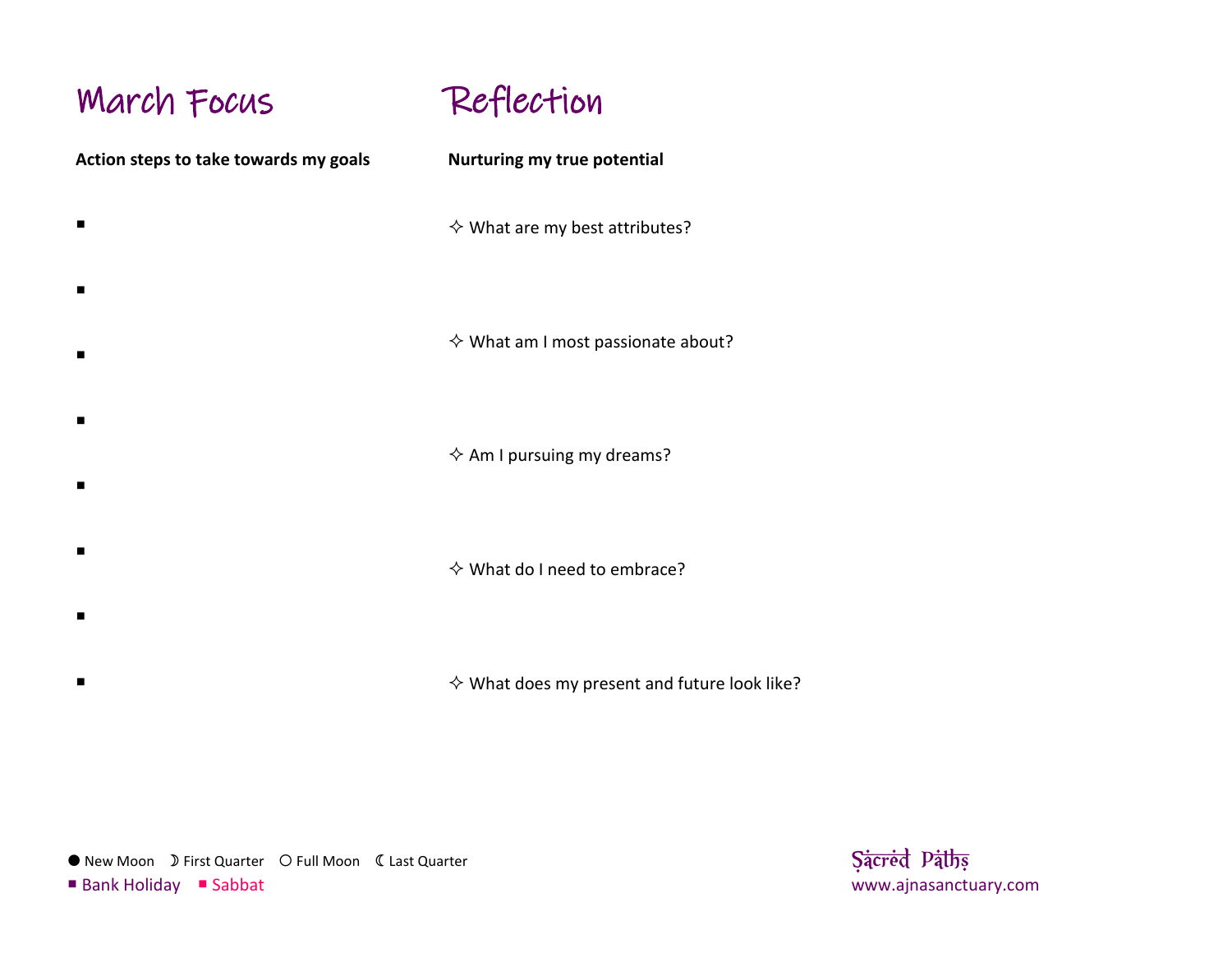| April  | SUN                    | <b>MON</b>             | TUE | WED | THU                                      | FRI               | SAT           |                |
|--------|------------------------|------------------------|-----|-----|------------------------------------------|-------------------|---------------|----------------|
| NOTES: |                        |                        |     |     |                                          | 1                 |               | $\overline{2}$ |
|        | 3                      | $\overline{4}$         | 5   | 6   | $\overline{f}$                           | 8                 | $\mathcal{D}$ | $\mathcal{Q}$  |
|        | 10                     | 11                     | 12  | 13  | 14                                       | 15<br>Good Friday | $\bigcirc$    | 16             |
|        | 17<br>Easter<br>Sunday | 18<br>Easter<br>Monday | 19  | 20  | 21                                       | 22                | $\mathbf C$   | 23             |
| 2022   | 24                     | 25                     | 26  | 27  | 28<br>$\sim$ $\sim$ $\sim$ $\sim$ $\sim$ | 29                | Solar Eclipse | 30             |

• New Moon D First Quarter O Full Moon C Last Quarter **Sacred Paths Sacred Paths**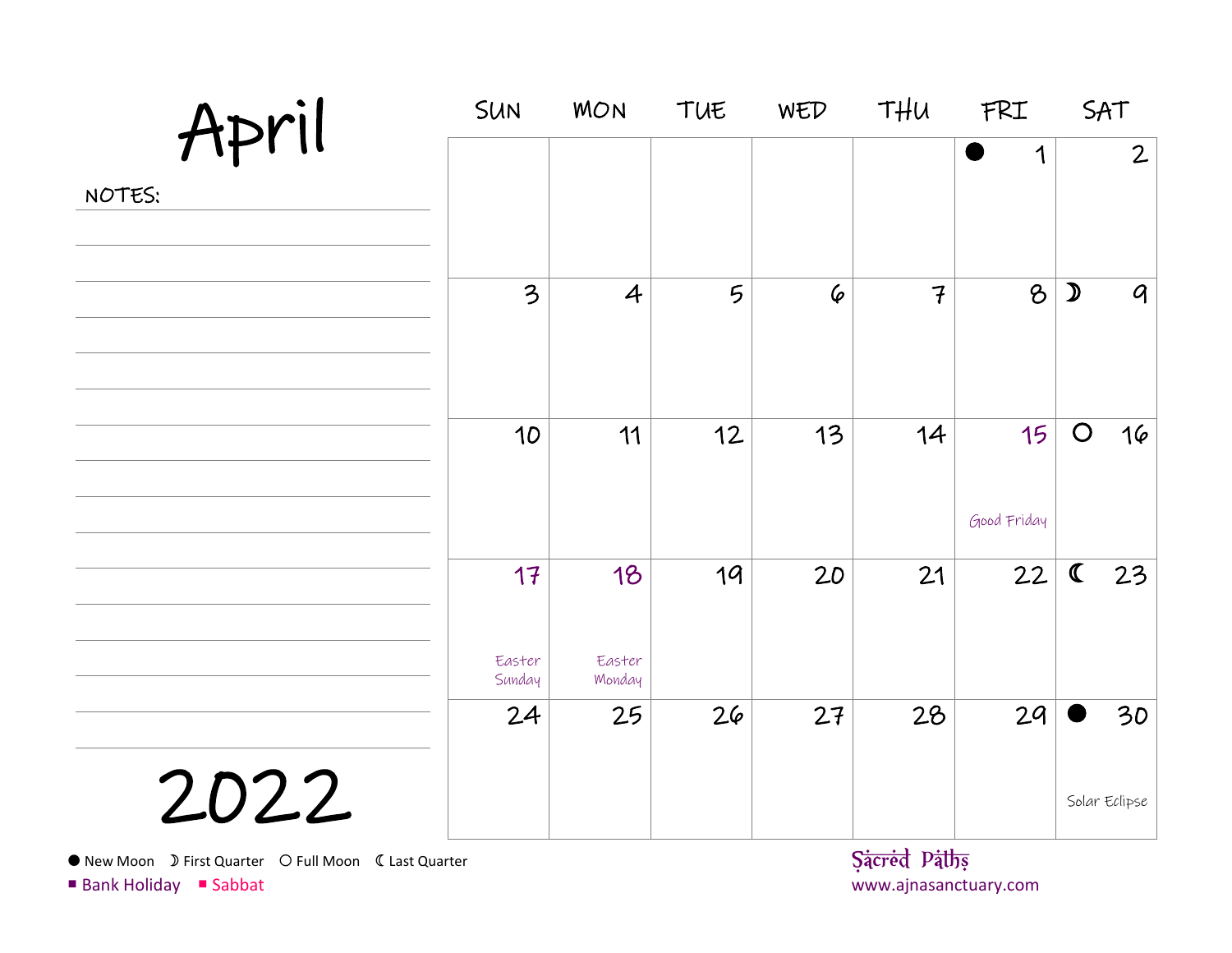# April Focus



**Action steps to take towards my goals**  $\blacksquare$  $\blacksquare$  $\blacksquare$  $\blacksquare$  $\blacksquare$  $\blacksquare$  $\blacksquare$  $\blacksquare$ **Self-care is my priority**  $\diamond$  What activities, people or situations drain my energy the most?  $\Diamond$  What actions can I take to minimize these effects?  $\Diamond$  Am I ready to take personal responsibility for my own wellness?  $\diamond$  What does this look like for me?  $\diamond$  List five things that bring me the most joy.

● New Moon D First Quarter O Full Moon C Last Quarter **Sacred Paths Sacred Paths**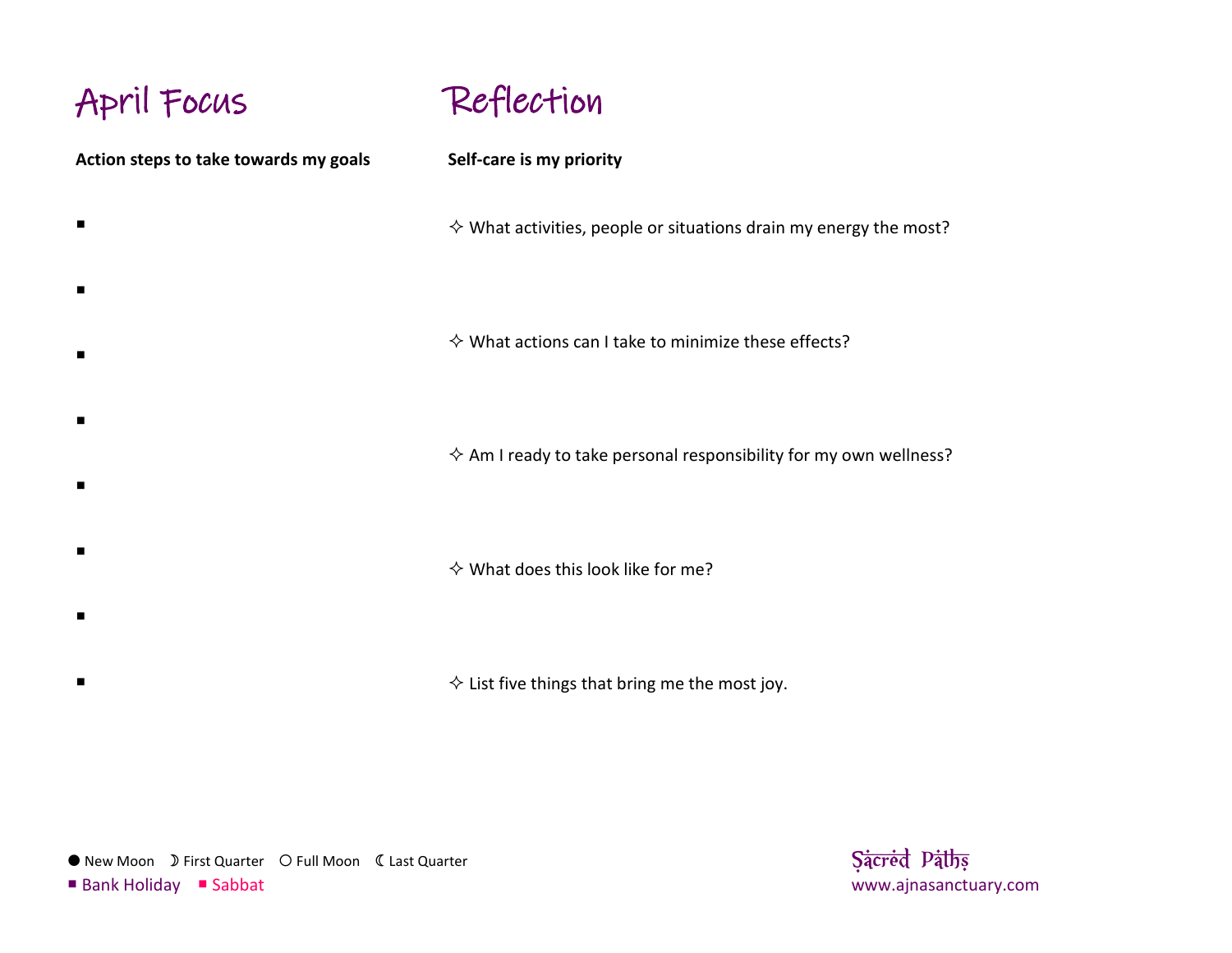| May    |               | <b>SUN</b> | <b>MON</b>                           | TUE                     | WED            | THU              | FRI       | SAT           |
|--------|---------------|------------|--------------------------------------|-------------------------|----------------|------------------|-----------|---------------|
| NOTES: |               | 1          | $\overline{2}$                       | $\overline{\mathbf{3}}$ | $\overline{4}$ | 5                | $\varphi$ | $\mathcal{F}$ |
|        |               | Beltane    | <b>May Day</b><br>Holiday            |                         |                |                  |           |               |
|        | $\mathcal{D}$ | $\delta$   | $\boldsymbol{q}$                     | 10                      | 11             | 12               | 13        | 14            |
|        |               | 15         | $\bigcirc$<br>16<br>Lunar<br>Eclipse | 17                      | 18             | 19               | 20        | 21            |
|        | $\mathbf C$   | 22         | 23                                   | 24                      | 25             | 26               | 27        | 28            |
| 2022   |               | 29         | 30                                   | 31                      |                | $\alpha$ $\beta$ |           |               |

• New Moon D First Quarter O Full Moon C Last Quarter **Sacred Paths Sacred Paths**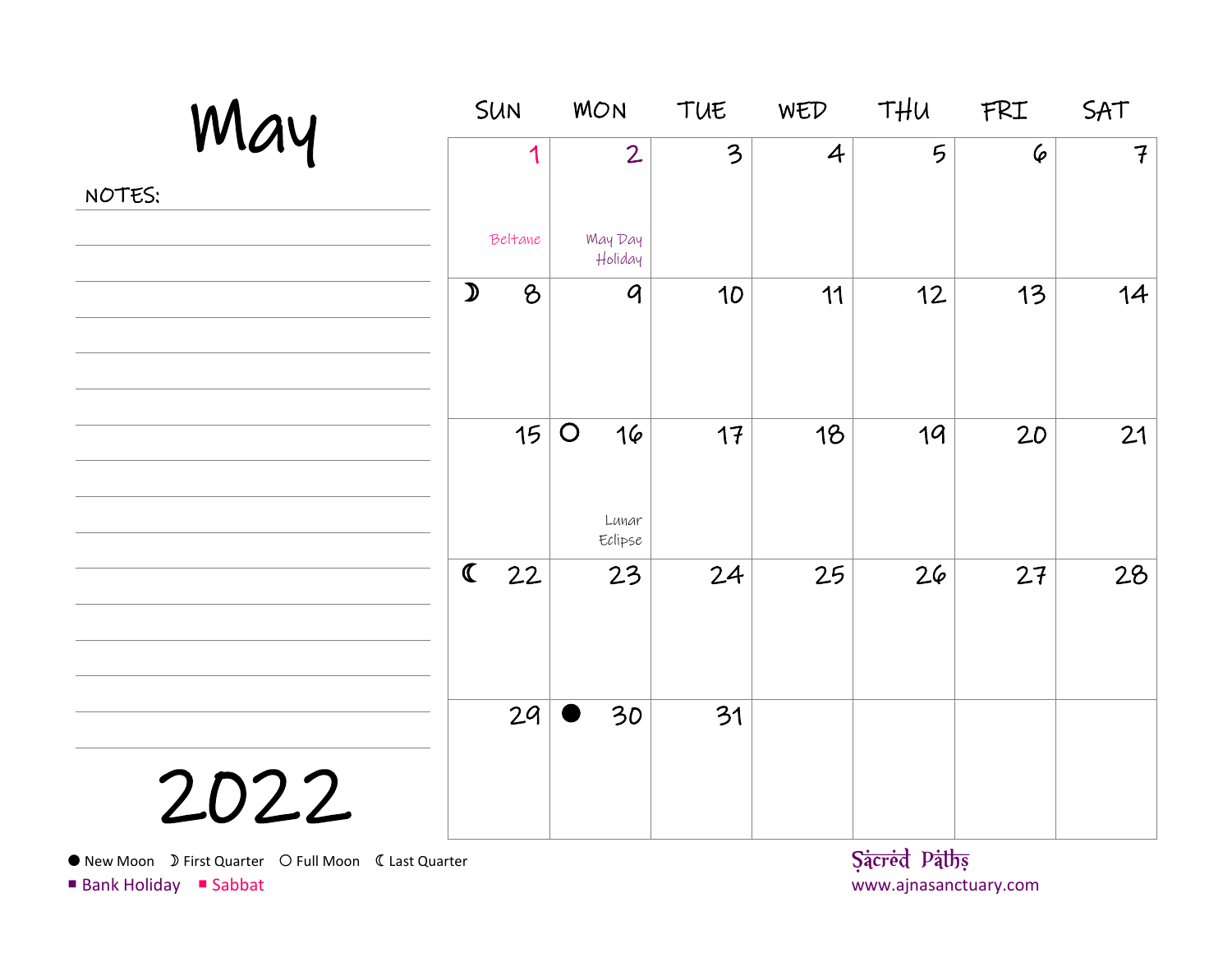### May Focus



**Action steps to take towards my goals**  $\blacksquare$  $\blacksquare$  $\blacksquare$  $\blacksquare$  $\blacksquare$  $\blacksquare$  $\blacksquare$  $\blacksquare$ **Watering the seeds of my progress**  $\diamond$  What are three accomplishments that I am proud of?  $\Diamond$  How did I feel when I completed them?  $\Diamond$  Are there any aspects of my life that I feel less confident about?  $\diamond$  What support do I need to face these issues?  $\Diamond$  How do I celebrate my wins?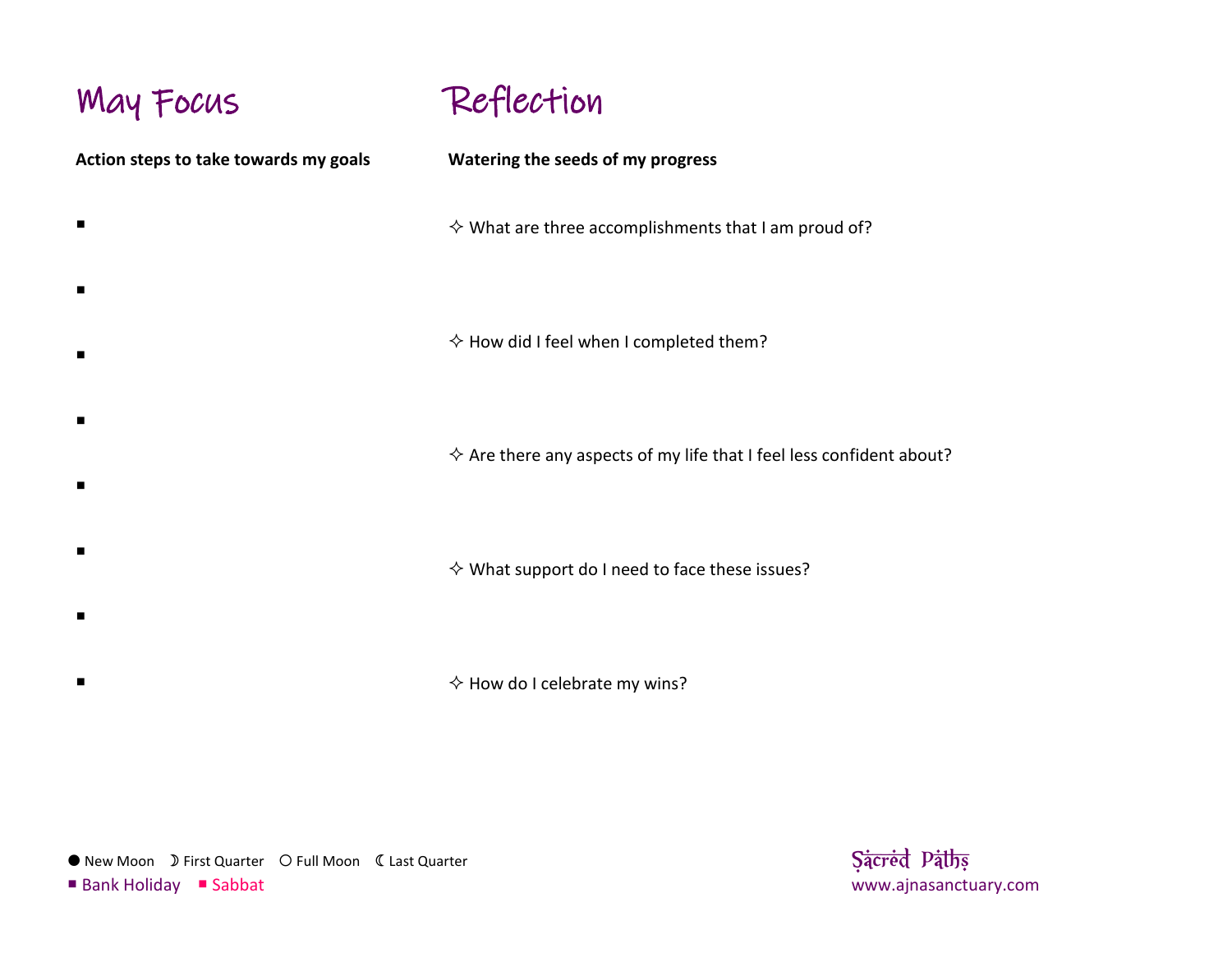| June                                                                                                                                                                                                                                                                                                                                                                                                          | <b>SUN</b>      | <b>MON</b>               | TUE                             | WED | THU                                                         | FRI | SAT            |
|---------------------------------------------------------------------------------------------------------------------------------------------------------------------------------------------------------------------------------------------------------------------------------------------------------------------------------------------------------------------------------------------------------------|-----------------|--------------------------|---------------------------------|-----|-------------------------------------------------------------|-----|----------------|
| NOTES:                                                                                                                                                                                                                                                                                                                                                                                                        |                 |                          |                                 | 1   | $\overline{2}$                                              | 3   | $\overline{4}$ |
|                                                                                                                                                                                                                                                                                                                                                                                                               | $5\overline{)}$ | $\varphi$<br>Whit Monday | $\mathcal{D}$<br>$\overline{f}$ | 8   | $\boldsymbol{q}$                                            | 10  | 11             |
|                                                                                                                                                                                                                                                                                                                                                                                                               | 12              | 13                       | $\bigcirc$<br>14                | 15  | 16                                                          | 17  | 18             |
|                                                                                                                                                                                                                                                                                                                                                                                                               | 19              | $\mathbf C$<br>20        | 21<br>Summer<br>Solstice        | 22  | 23                                                          | 24  | 25             |
| 2022<br>$\bigcap$ $\bigcap$ $\bigcap$ $\bigcap$ $\bigcap$ $\bigcap$ $\bigcap$ $\bigcap$ $\bigcap$ $\bigcap$ $\bigcap$ $\bigcap$ $\bigcap$ $\bigcap$ $\bigcap$ $\bigcap$ $\bigcap$ $\bigcap$ $\bigcap$ $\bigcap$ $\bigcap$ $\bigcap$ $\bigcap$ $\bigcap$ $\bigcap$ $\bigcap$ $\bigcap$ $\bigcap$ $\bigcap$ $\bigcap$ $\bigcap$ $\bigcap$ $\bigcap$ $\bigcap$ $\bigcap$ $\bigcap$ $\bigcap$<br>$\sum_{i=1}^{n}$ | 26              | 27                       | 28                              | 29  | 30<br>$C_{\frac{1}{2}}$ $D_{\frac{1}{2}}$ $D_{\frac{1}{2}}$ |     |                |

● New Moon D First Quarter O Full Moon C Last Quarter **Sacred Paths Sacred Paths**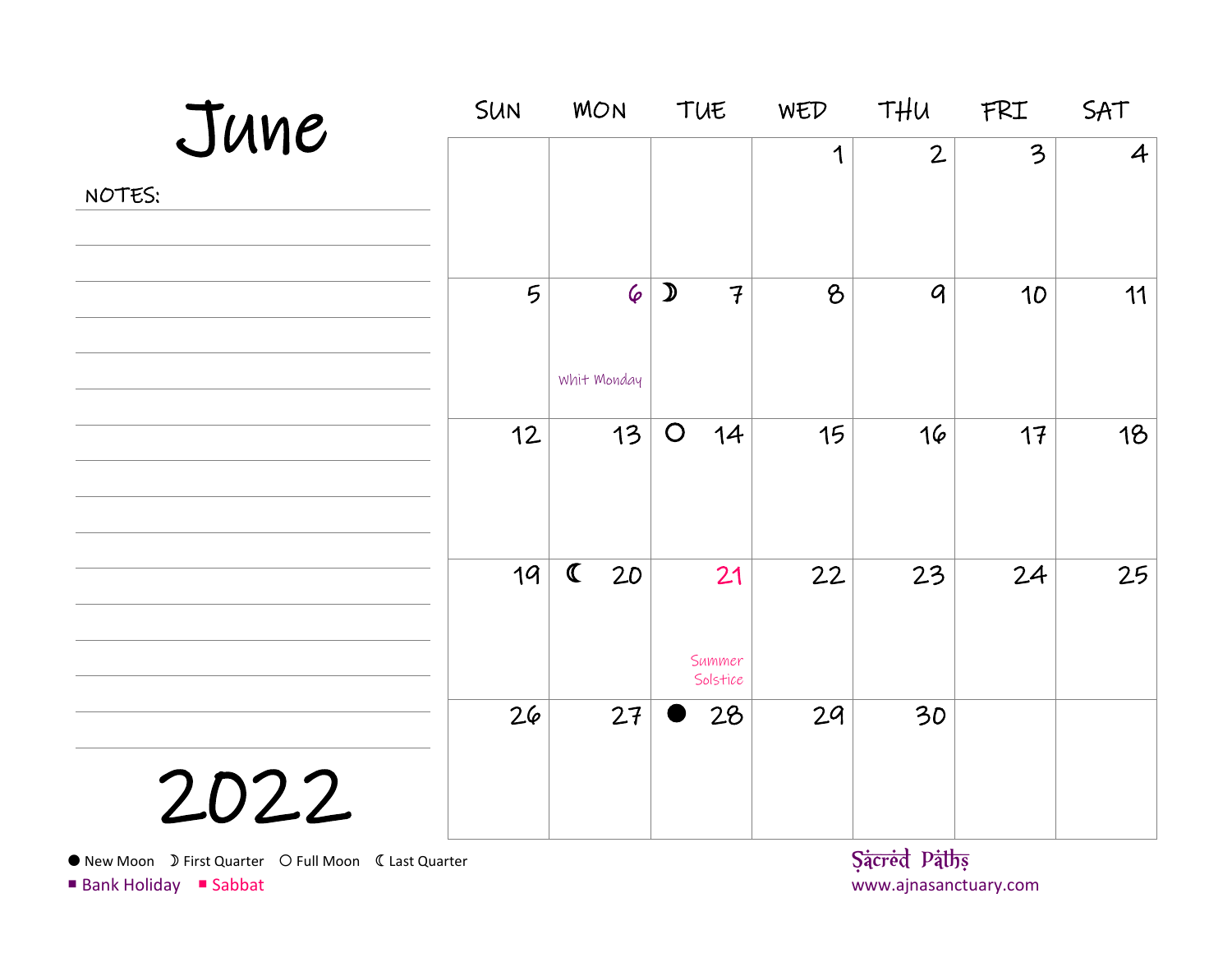# June Focus

### Reflection

**Action steps to take towards my goals**  $\blacksquare$  $\blacksquare$  $\blacksquare$  $\blacksquare$  $\blacksquare$  $\blacksquare$ **My best life in full swing**  $\diamond$  What does my best life look and feel like?  $\diamond$  What does my current life look and feel like?  $\diamond$  What are three things that I can control in order to live my best life?  $\Diamond$  Name two people that love me and support my dreams.

> $\Diamond$  Create a vision board (digital or hard copy) of images that will guide my mindset towards my dreams.

 $\blacksquare$ 

 $\blacksquare$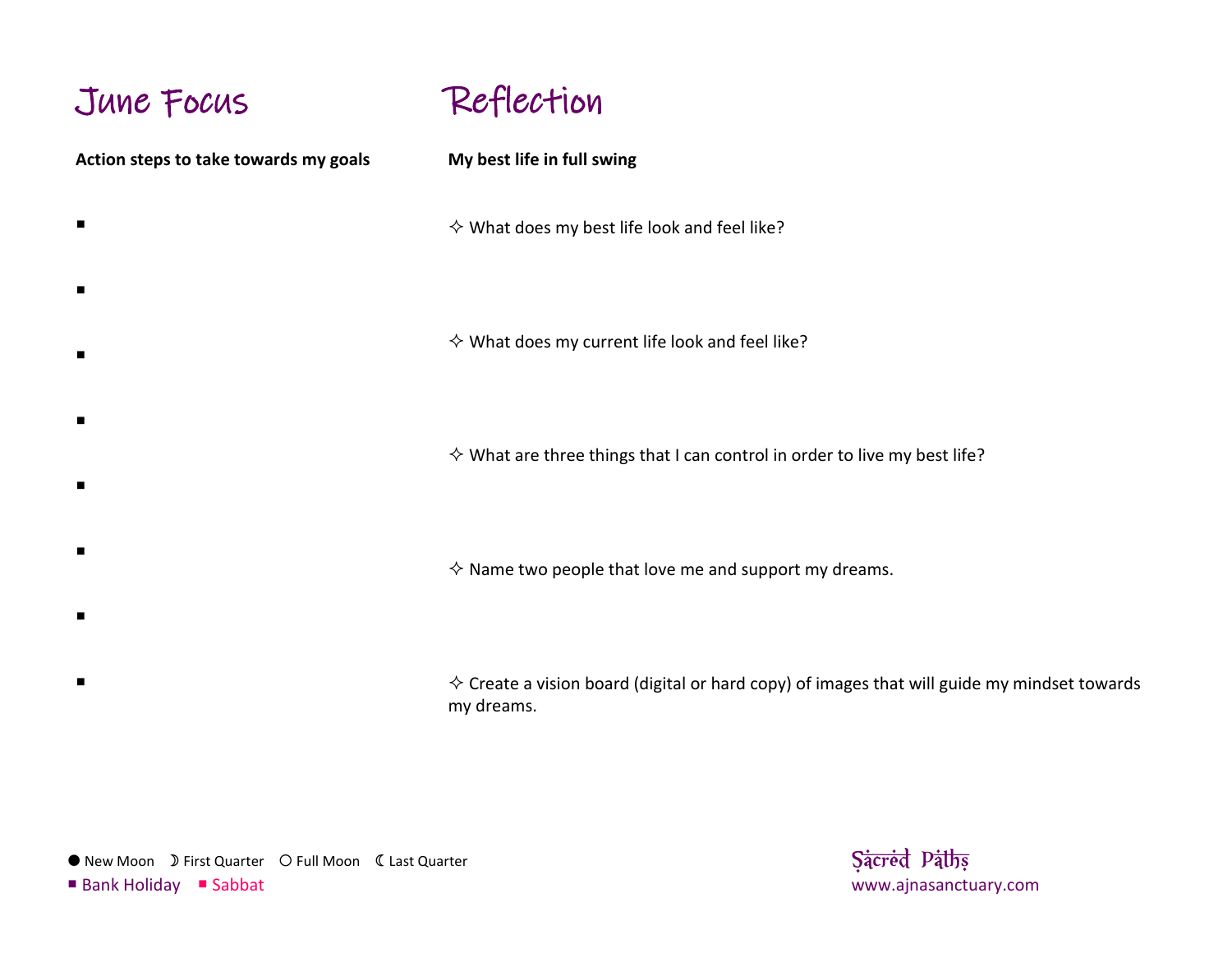| July   | SUN | <b>MON</b>     | TUE             | WED                     |           | THU                                                   | FRI      | SAT              |
|--------|-----|----------------|-----------------|-------------------------|-----------|-------------------------------------------------------|----------|------------------|
| NOTES: |     |                |                 |                         |           |                                                       | 1        | $\overline{2}$   |
|        | 3   | $\overline{A}$ | $5\overline{)}$ | $\mathcal{D}$           | $\varphi$ | $\overline{f}$                                        | $\delta$ | $\boldsymbol{q}$ |
|        | 10  | 11             | 12              | $\bigcirc$              | 13        | 14                                                    | 15       | 16               |
|        | 17  | 18             | 19              | $\overline{\mathbb{C}}$ | 20        | 21                                                    | 22       | 23               |
|        | 24  | 25             | 26              |                         | 27        | 28<br>D                                               | 29       | 30               |
| 2022   | 31  |                |                 |                         |           | $C_{\frac{1}{2}}$ $D_{\frac{1}{2}}$ $D_{\frac{1}{2}}$ |          |                  |

● New Moon D First Quarter O Full Moon C Last Quarter **Sacred Paths Sacred Paths**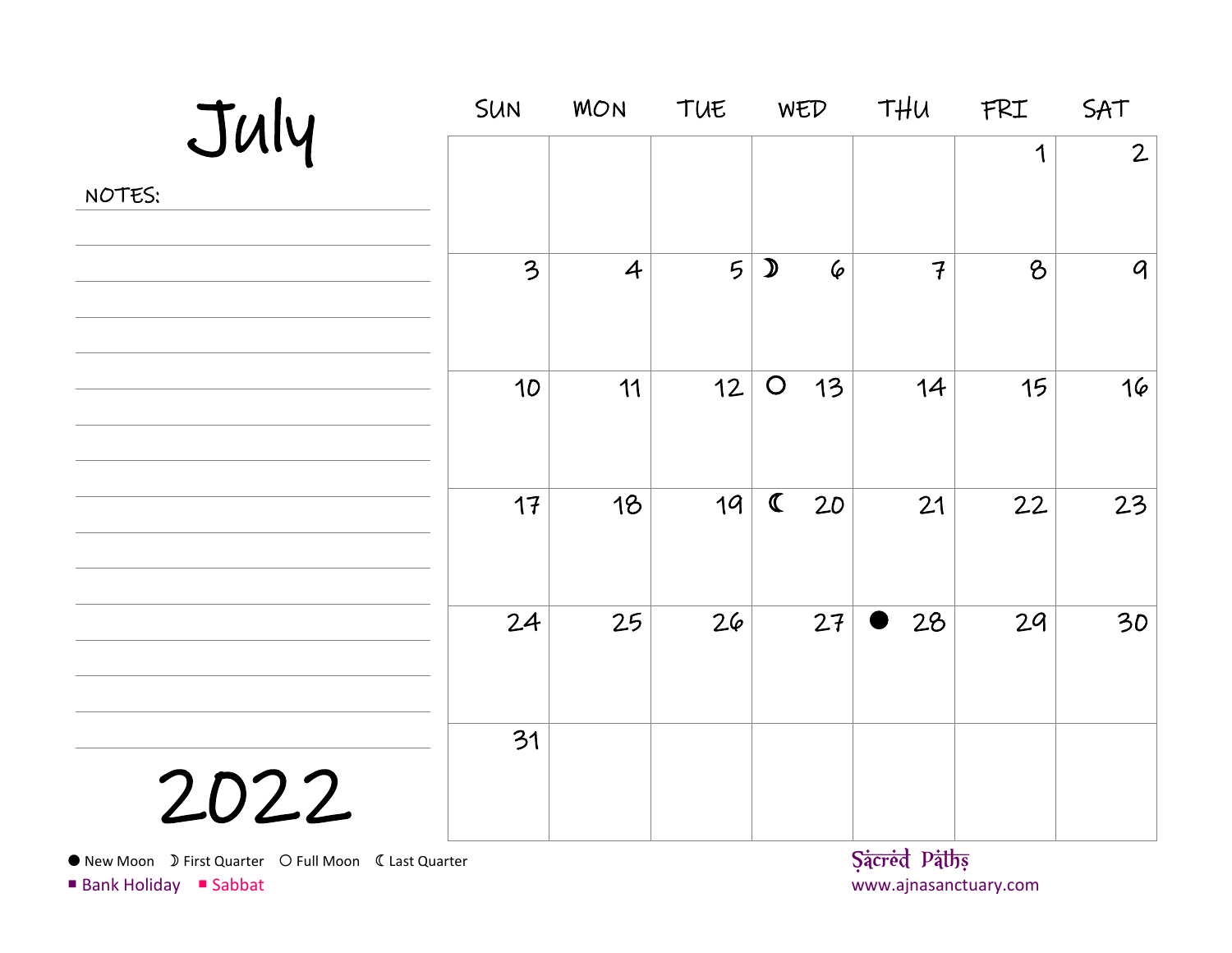### July Focus **Action steps to take towards my goals**  $\blacksquare$  $\blacksquare$  $\blacksquare$  $\blacksquare$  $\blacksquare$  $\blacksquare$  $\blacksquare$  $\blacksquare$ Reflection **Counting my blessings**  $\diamond$  List ten things that I am grateful for in my life.  $\diamond$  Who or what inspires me?  $\Diamond$  If I had one superpower, what would it be?  $\Diamond$  Name the people that support me in all aspects of my life.  $\diamond$  What gifts do I share with the world?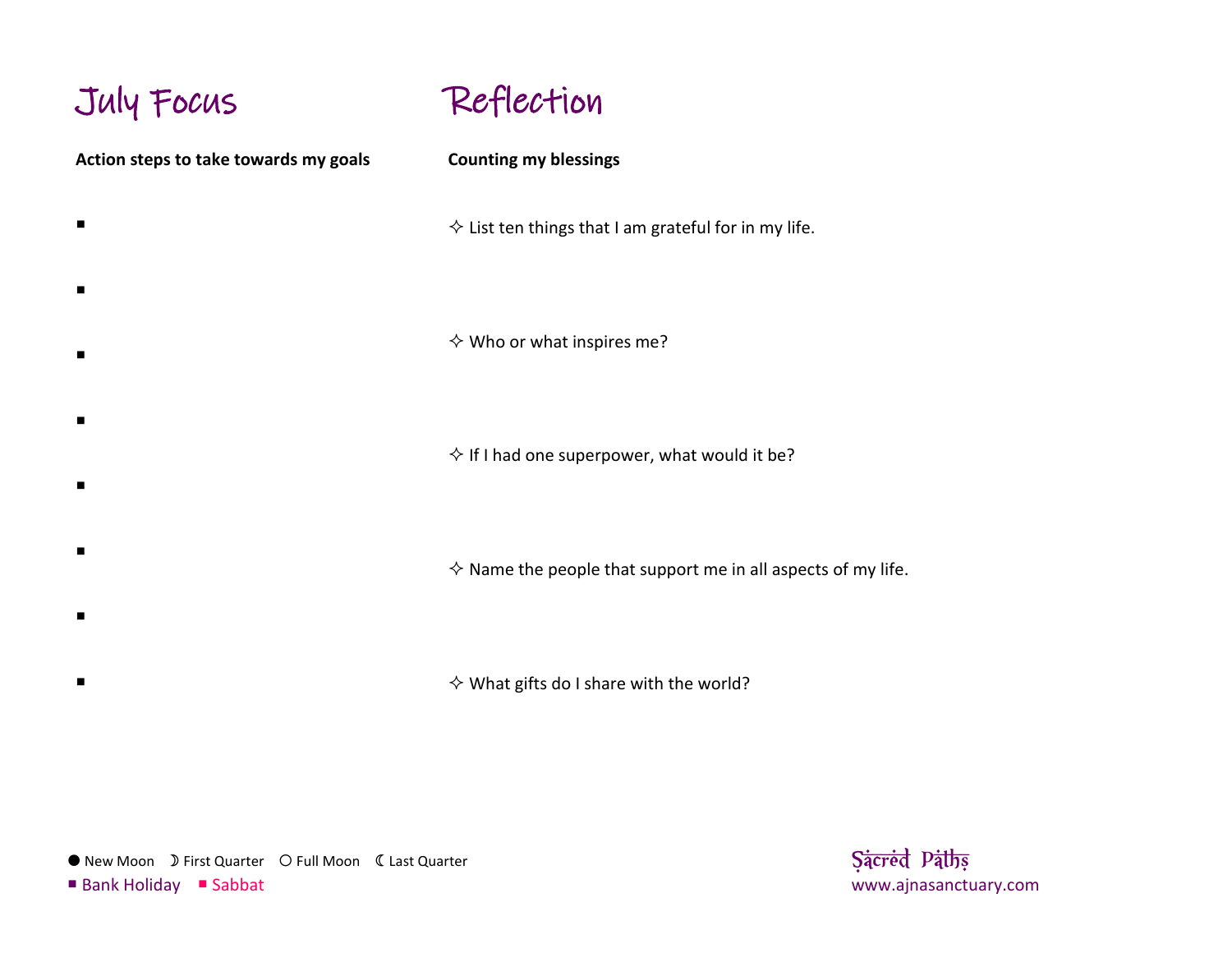|                  | <b>SUN</b>     | <b>MON</b>  | TUE            | WED                      | THU                                  | FRI                | SAT       |
|------------------|----------------|-------------|----------------|--------------------------|--------------------------------------|--------------------|-----------|
| August<br>NOTES: |                | 1<br>Lammas | $\overline{2}$ | $\overline{\mathcal{Z}}$ | $\overline{4}$                       | $\mathcal{D}$<br>5 | $\varphi$ |
|                  | $\overline{f}$ | 8           | $\mathcal{G}$  | 10                       | $\bigcirc$<br>11                     | 12                 | 13        |
|                  | 14             | 15          | 16             | 17                       | 18                                   | $\mathbf C$<br>19  | 20        |
|                  | 21             | 22          | 23             | 24                       | 25                                   | 26                 | 27        |
| 2022             | 28             | 29          | 30             | 31                       | <b>Service Controller Controller</b> |                    |           |

New Moon First Quarter Full Moon Last Quarter **Sacred Paths**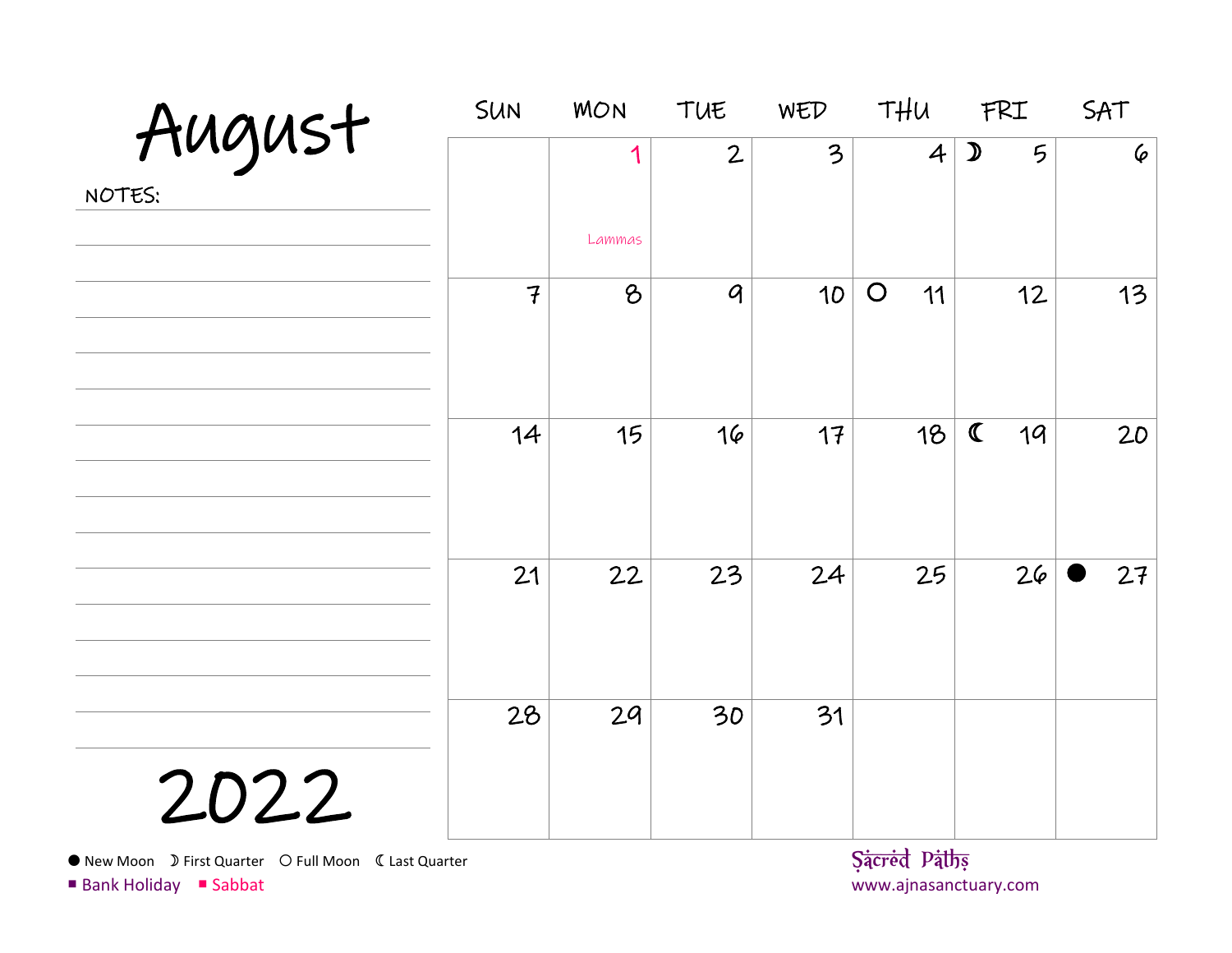August Focus **Action steps to take towards my goals**  $\blacksquare$  $\blacksquare$  $\blacksquare$  $\blacksquare$  $\blacksquare$  $\blacksquare$  $\blacksquare$ Reflection **Fulfillment of my dreams**  $\Diamond$  Have I remained committed to my dreams?  $\diamond$  What progress can I identify in the last six months?  $\diamondsuit$  Do I still have unfulfilled goals?  $\Diamond$  Are there any challenges hindering my steps towards these goals?

 $\diamond$  Can I realistically face these challenges, or do I need to shift my focus?

● New Moon D First Quarter O Full Moon C Last Quarter **Sacred Paths Sacred Paths** 

 $\blacksquare$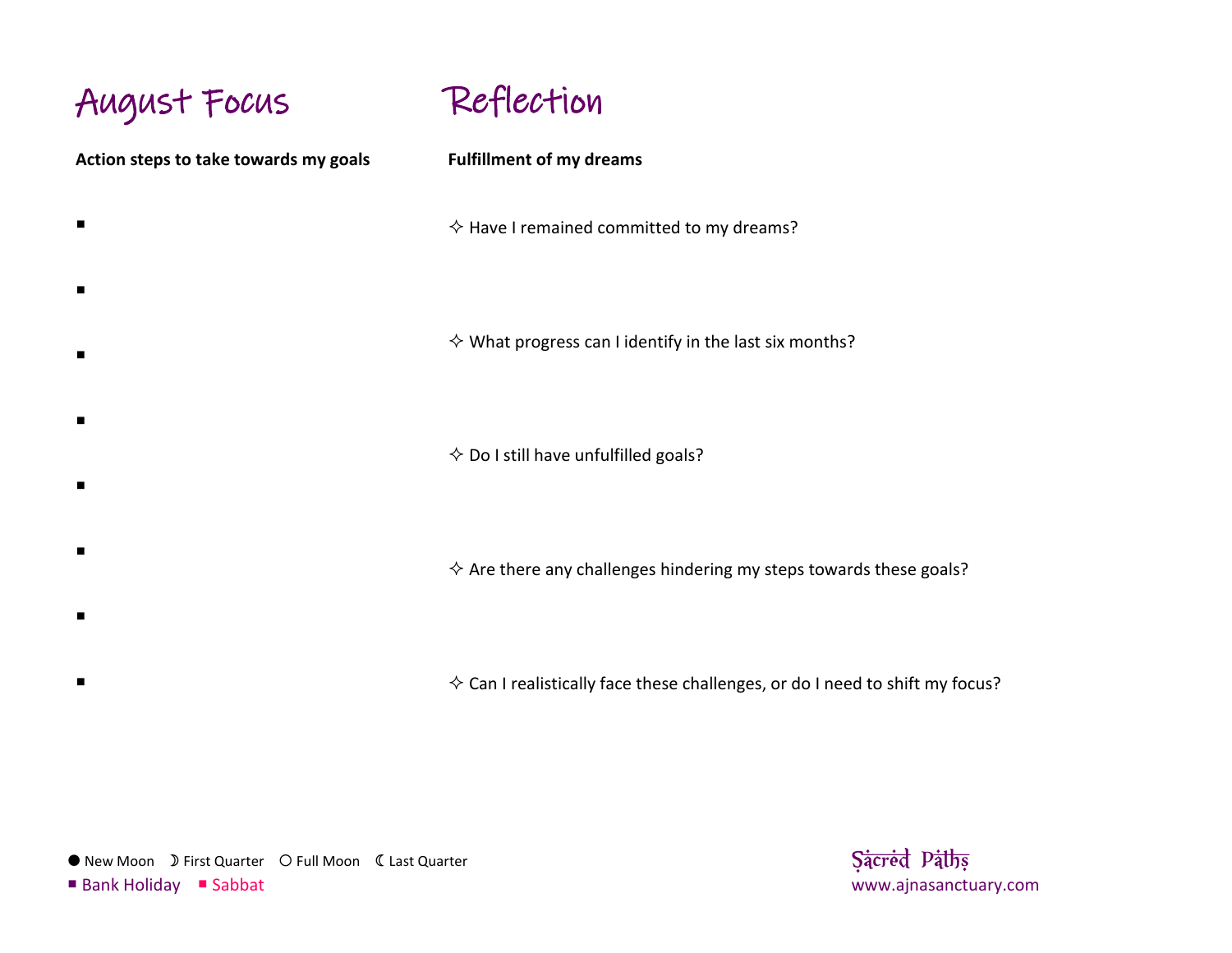| September                                                                        | <b>SUN</b>     | <b>MON</b> | TUE | WED            | THU                                   | FRI              | SAT           |                         |
|----------------------------------------------------------------------------------|----------------|------------|-----|----------------|---------------------------------------|------------------|---------------|-------------------------|
| NOTES:                                                                           |                |            |     |                | 1                                     | $\overline{2}$   | $\mathcal{D}$ | $\overline{\mathbf{3}}$ |
|                                                                                  | $\overline{4}$ | 5          | 6   | $\overline{f}$ | $\mathcal{B}$                         | $\boldsymbol{q}$ | $\bigcirc$    | 10                      |
|                                                                                  | 11             | 12         | 13  | 14             | 15                                    | 16               | $\mathbf C$   | 17                      |
|                                                                                  | 18             | 19         | 20  | 21             | 22<br>Autumn<br>Equinox               | 23               |               | 24                      |
| 2022                                                                             | 25             | 26         | 27  | 28             | 29                                    | 30               |               |                         |
| ● New Moon D First Quarter O Full Moon 《 Last Quarter<br>■ Bank Holiday ■ Sabbat |                |            |     |                | Sacred Paths<br>www.ajnasanctuary.com |                  |               |                         |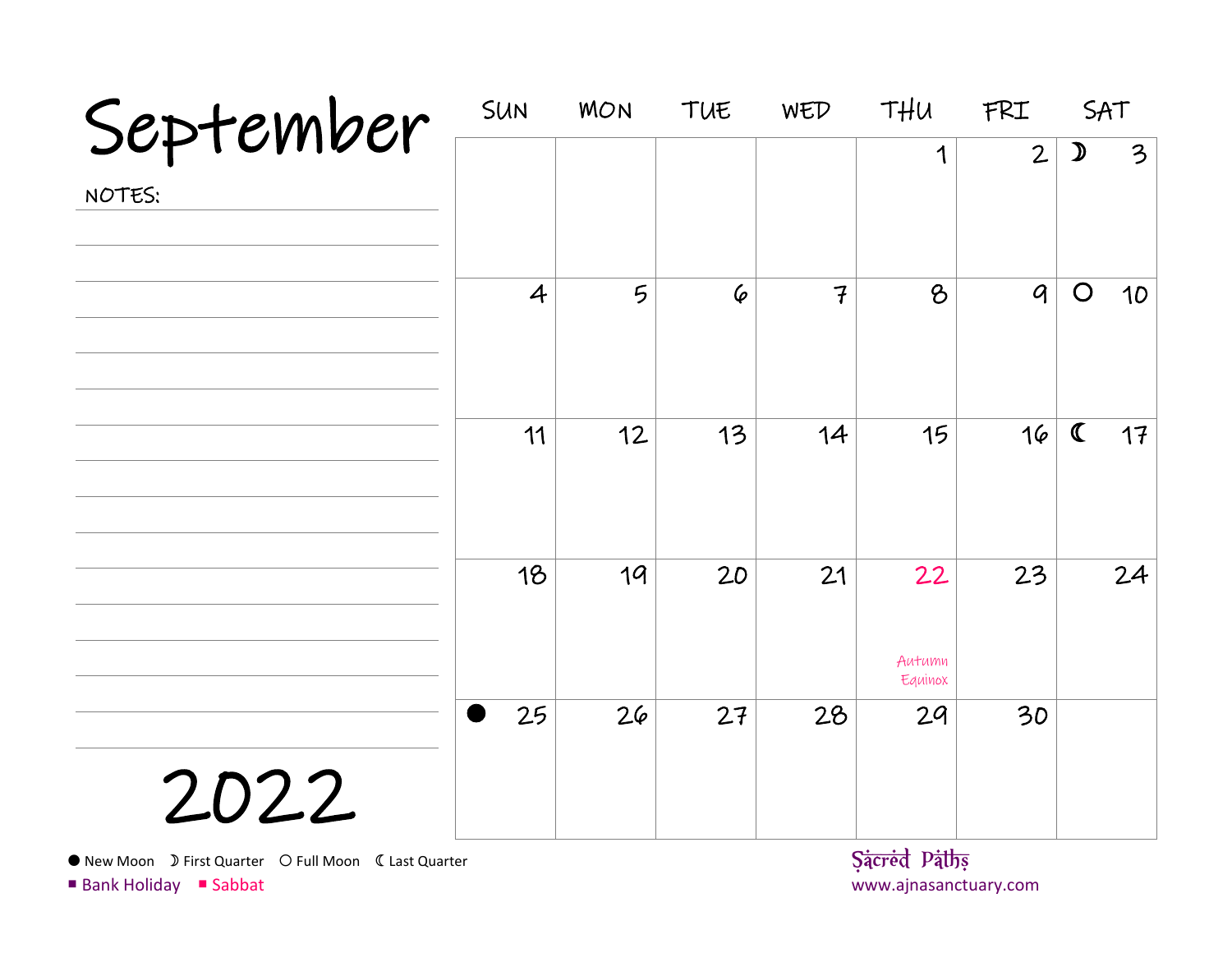# September Focus

 $\blacksquare$ 

 $\blacksquare$ 

 $\blacksquare$ 

 $\blacksquare$ 

 $\blacksquare$ 

 $\blacksquare$ 

 $\blacksquare$ 

 $\blacksquare$ 

**Action steps to take towards my goals**

# Reflection

#### **Gathering my thoughts**

 $\Diamond$  How do I feel about my life's journey?

 $\Diamond$  Am I in alignment with my true purpose?

 $\diamond$  Do I feel excited about the path that I am on and the journey ahead?

 $\diamond$  What support from my higher-self do I need at this time?

 $\diamond$  What does living in my truth feel like?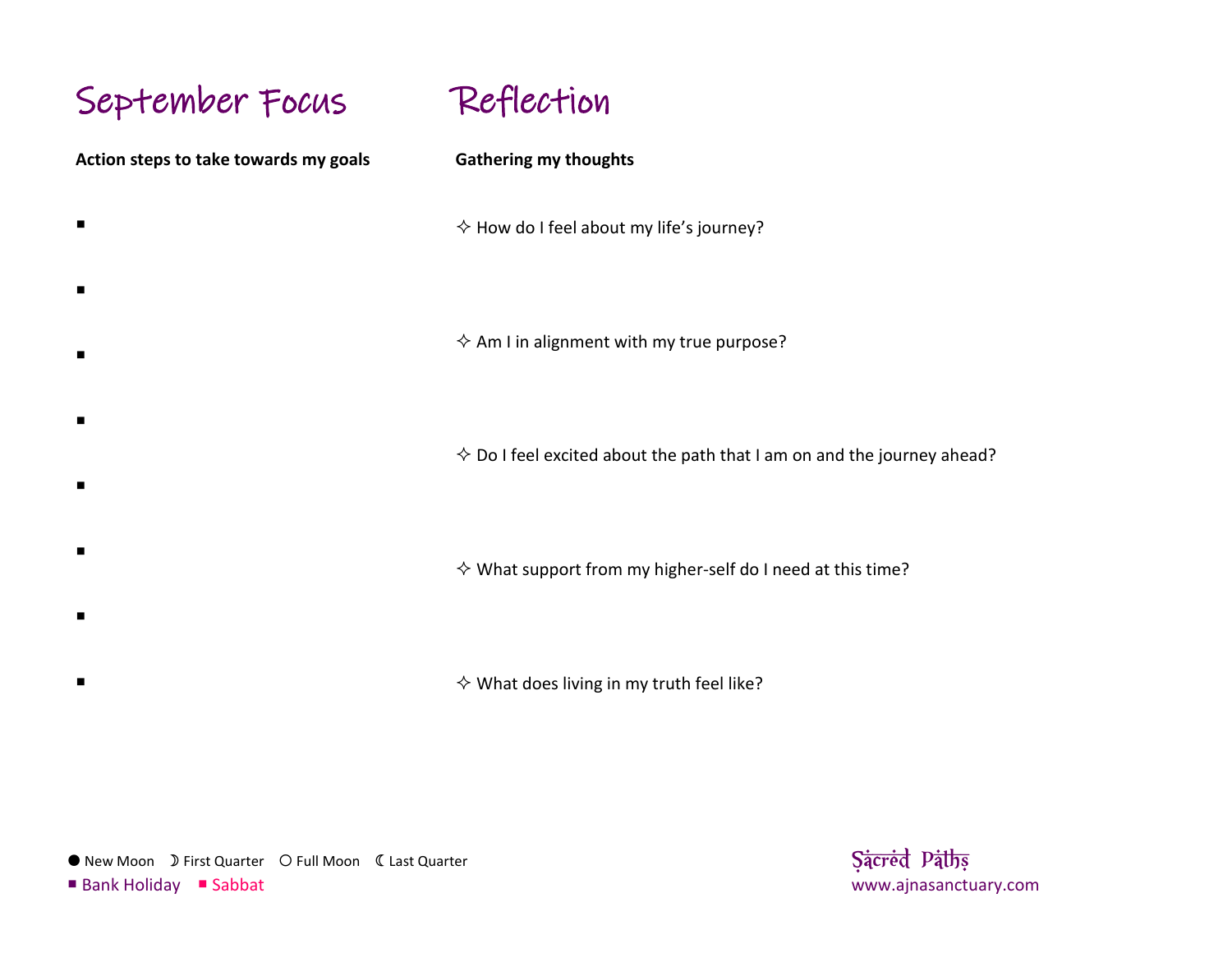| October |               | SUN              | <b>MON</b>               | TUE            | WED | THU       | FRI            | SAT           |
|---------|---------------|------------------|--------------------------|----------------|-----|-----------|----------------|---------------|
|         |               |                  |                          |                |     |           |                | 1             |
| NOTES:  |               |                  |                          |                |     |           |                |               |
|         | $\mathcal{D}$ | $\mathbf{2}$     | $\overline{\mathcal{Z}}$ | $\overline{4}$ | 5   | $\varphi$ | $\overline{f}$ | $\mathcal{B}$ |
|         |               |                  |                          |                |     |           |                |               |
|         | $\bigcirc$    | $\boldsymbol{q}$ | 10                       | 11             | 12  | 13        | 14             | 15            |
|         |               |                  |                          |                |     |           |                |               |
|         |               | 16               | $\mathbf C$<br>17        | 18             | 19  | 20        | 21             | 22            |
|         |               |                  |                          |                |     |           |                |               |
|         |               | 23               | 24                       | 25             | 26  | 27        | 28             | 29            |
|         |               |                  |                          | Solar Eclipse  |     |           |                |               |
|         |               | 30               | 31                       |                |     |           |                |               |
| 2022    |               |                  | Samhain                  |                |     |           |                |               |
|         |               |                  |                          |                |     |           |                |               |

• New Moon D First Quarter O Full Moon C Last Quarter **Sacred Paths Sacred Paths**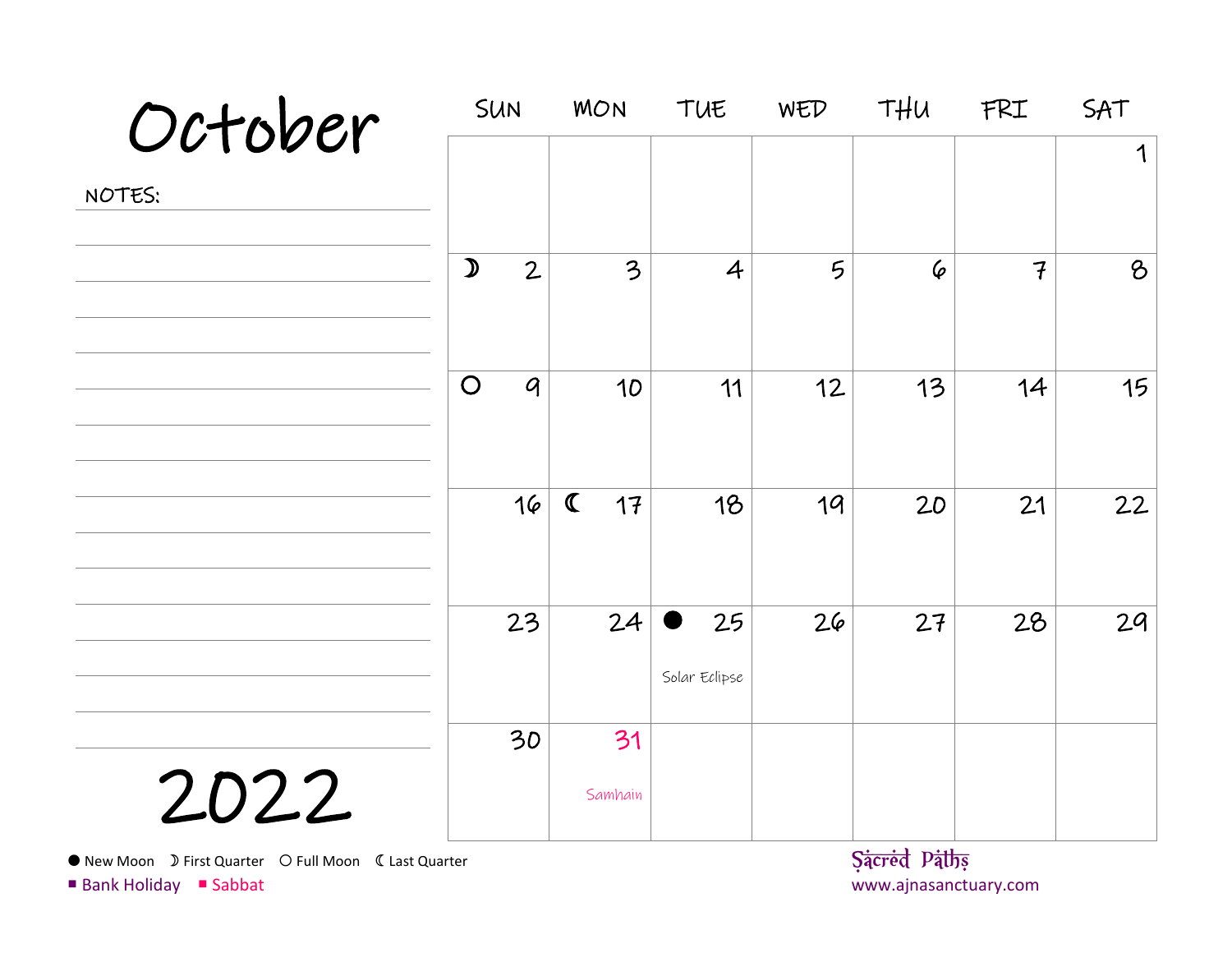### October Focus

Reflection

**Action steps to take towards my goals**  $\blacksquare$  $\blacksquare$  $\blacksquare$  $\blacksquare$  $\blacksquare$  $\blacksquare$  $\blacksquare$ **Honouring my ancestors and spirit guides**  $\diamond$  Venerate ancestral energy: visit gravesites, dedicate an altar, light white candles.  $\Diamond$  How do I commune with my ancestors and spirit guides?  $\diamond$  Do I allow their messages to come through and follow their guidance?  $\diamond$  Do I trust my inner knowing?

 $\Diamond$  Am I open to healing generational issues?

● New Moon D First Quarter O Full Moon C Last Quarter **Sacred Paths Sacred Paths** 

 $\blacksquare$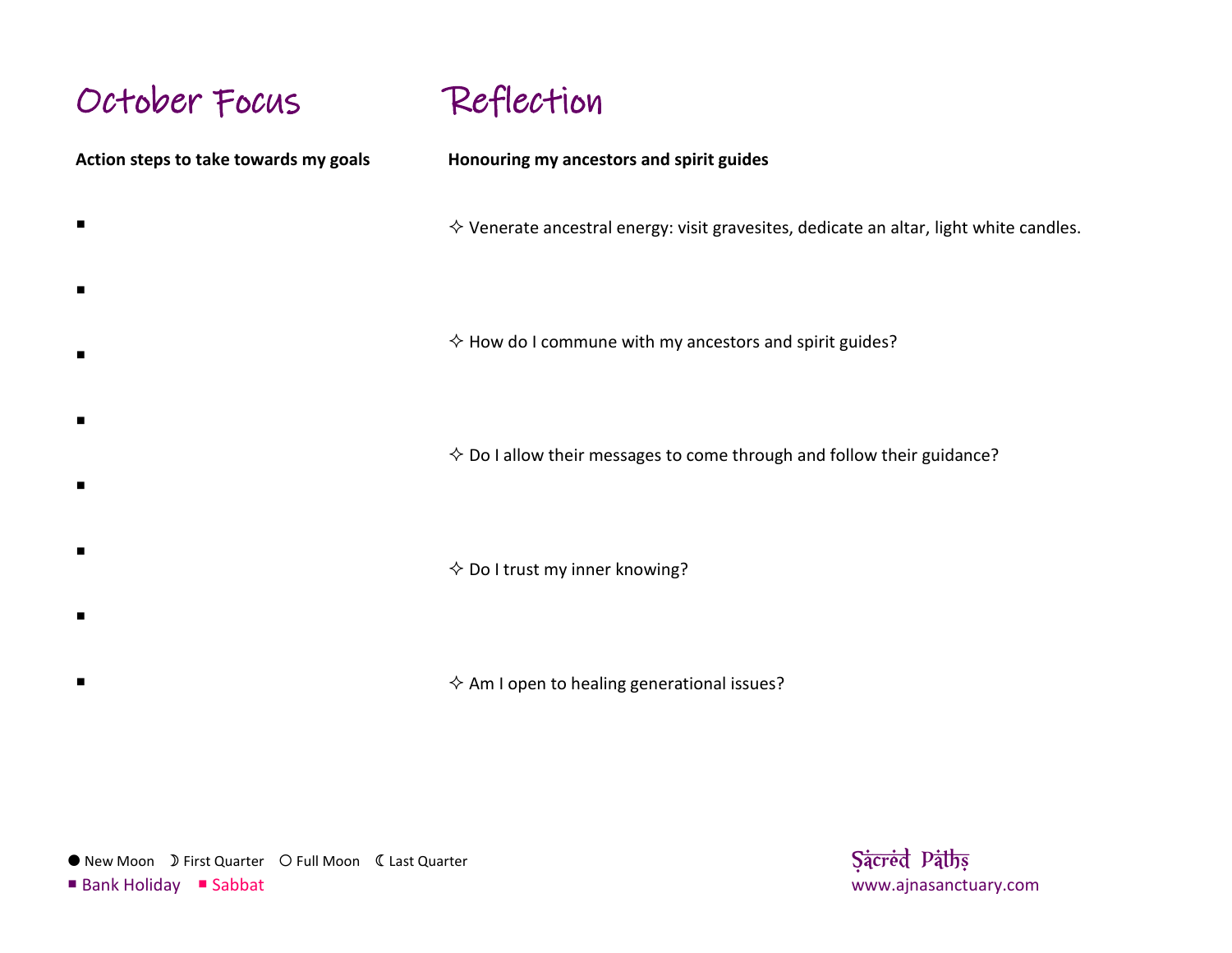| November | SUN       | <b>MON</b>     | TUE                                             | WED                 | THU | FRI            | SAT             |
|----------|-----------|----------------|-------------------------------------------------|---------------------|-----|----------------|-----------------|
| NOTES:   |           |                | $\mathcal{D}$<br>1                              | $\overline{2}$      | 3   | $\overline{4}$ | $5\overline{)}$ |
|          | $\varphi$ | $\overline{f}$ | $\bigcirc$<br>$\mathcal{B}$<br>Lunar<br>Eclipse | $\mathcal{G}$       | 10  | 11             | 12              |
|          | 13        | 14             | 15                                              | $\mathbf C$<br>16   | 17  | 18             | 19              |
|          | 20        | 21             | 22                                              | 23                  | 24  | 25             | 26              |
| 2022     | 27        | 28             | 29                                              | $\mathcal{D}$<br>30 |     |                |                 |

New Moon First Quarter Full Moon Last Quarter **Sacred Paths**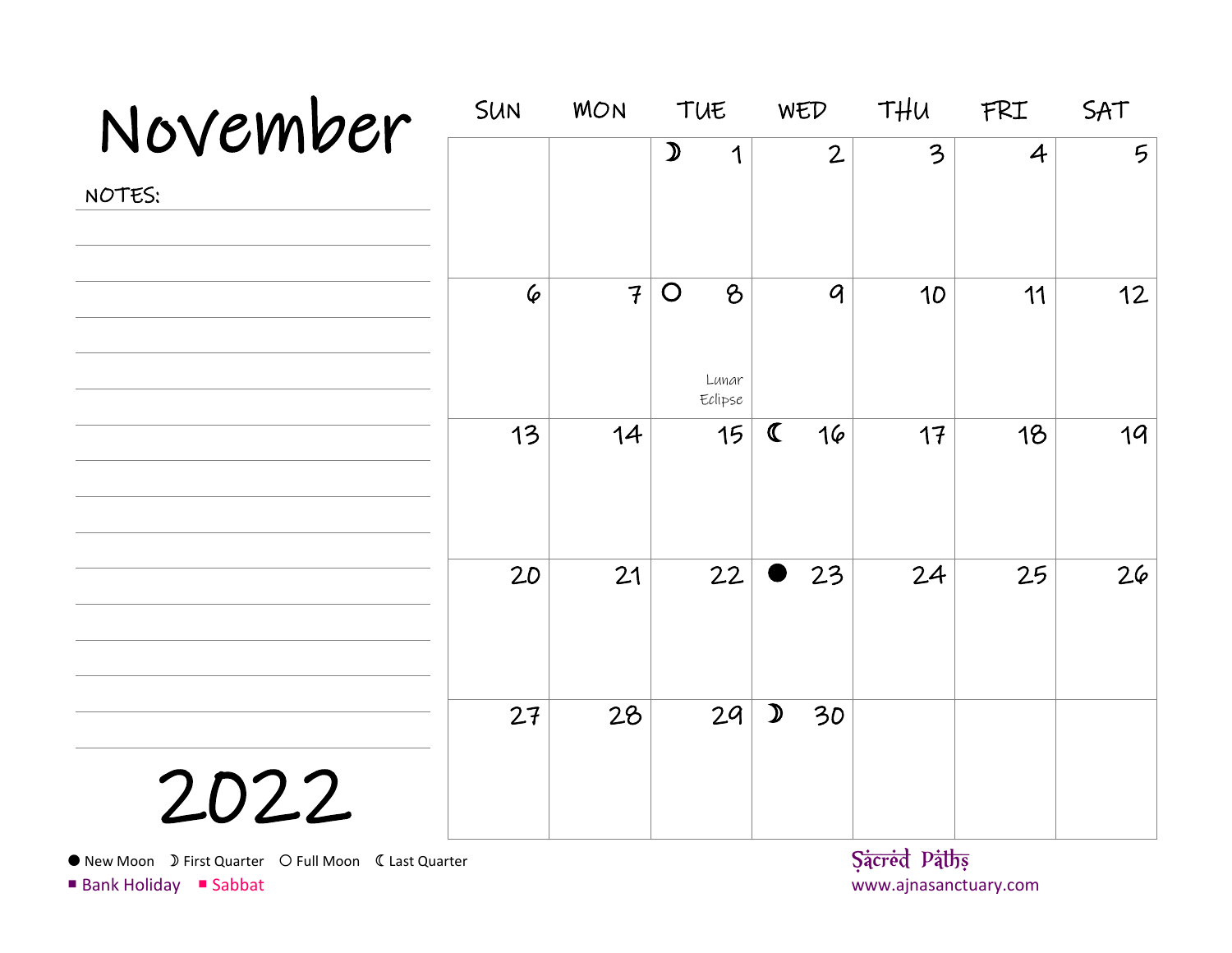# November Focus

**Action steps to take towards my goals**  $\blacksquare$  $\blacksquare$  $\blacksquare$  $\blacksquare$  $\blacksquare$  $\blacksquare$ Reflection **Moving forward fearlessly**  $\diamond$  What fears keep me thinking and living small?  $\diamond$  What does my transformed self look like?  $\Leftrightarrow$  Am I dimming my light for others?  $\Diamond$  How can I move forward without fear?

 $\Diamond$  State three actions that will take me out of my comfort zone and commit to doing them.

● New Moon D First Quarter O Full Moon C Last Quarter **Sacred Paths Sacred Paths** 

 $\blacksquare$ 

 $\blacksquare$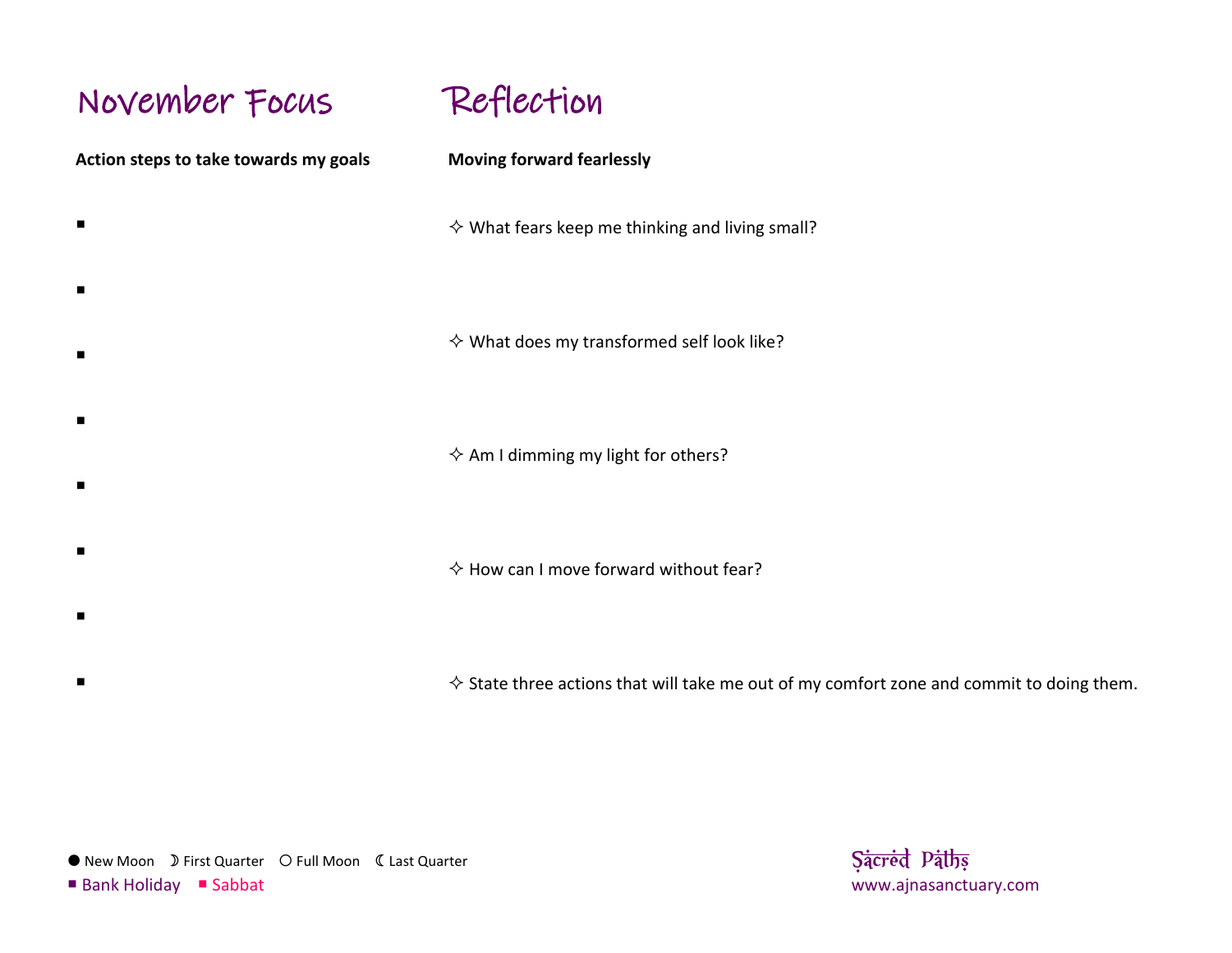| December | SUN                    | <b>MON</b>       | TUE                        | WED                      | THU                    | FRI               | SAT                     |
|----------|------------------------|------------------|----------------------------|--------------------------|------------------------|-------------------|-------------------------|
| NOTES:   |                        |                  |                            |                          | 1                      | $\overline{2}$    | $\overline{\mathbf{3}}$ |
|          | $\overline{4}$         | 5                | $\varphi$                  | $\mathcal{F}$            | $\bigcirc$<br>$\delta$ | $\mathcal{Q}$     | 10                      |
|          | 11                     | 12               | 13                         | 14                       | 15                     | $\mathbf C$<br>16 | 17                      |
|          | 18                     | 19               | 20                         | 21<br>Winter<br>Solstice | 22                     | 23                | 24                      |
| 2022     | 25<br>Christmas<br>Day | 26<br>Boxing Day | 27<br>Christmas<br>Holiday | 28                       | $\mathcal{D}$<br>29    | 30                | 31                      |

New Moon First Quarter Full Moon Last Quarter **Sacred Paths**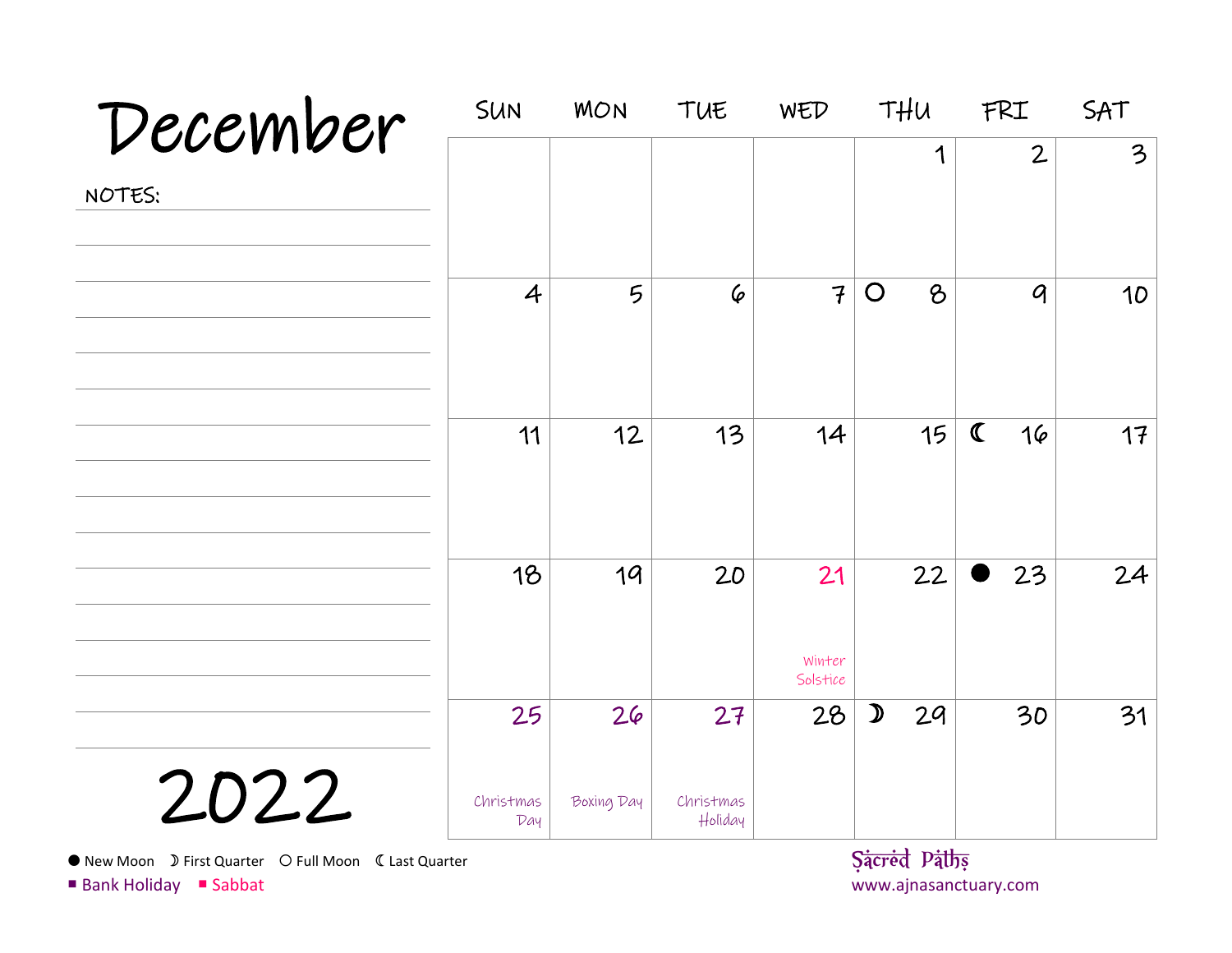# December Focus

 $\blacksquare$ 

 $\blacksquare$ 

 $\blacksquare$ 

 $\blacksquare$ 

 $\blacksquare$ 

 $\blacksquare$ 

 $\blacksquare$ 

 $\blacksquare$ 

Reflection

**Action steps to take towards my goals**

**Introspection and quiet time**

 $\Diamond$  How do I feel about my journey thus far?

 $\diamond$  What was my greatest blessing this year?

 $\Diamond$  How will I spend my time in quiet reflection?

 $\diamond$  What insights and guidance do I hope to receive?

 $\diamond$  What energy am I ready to release in order to move forward?